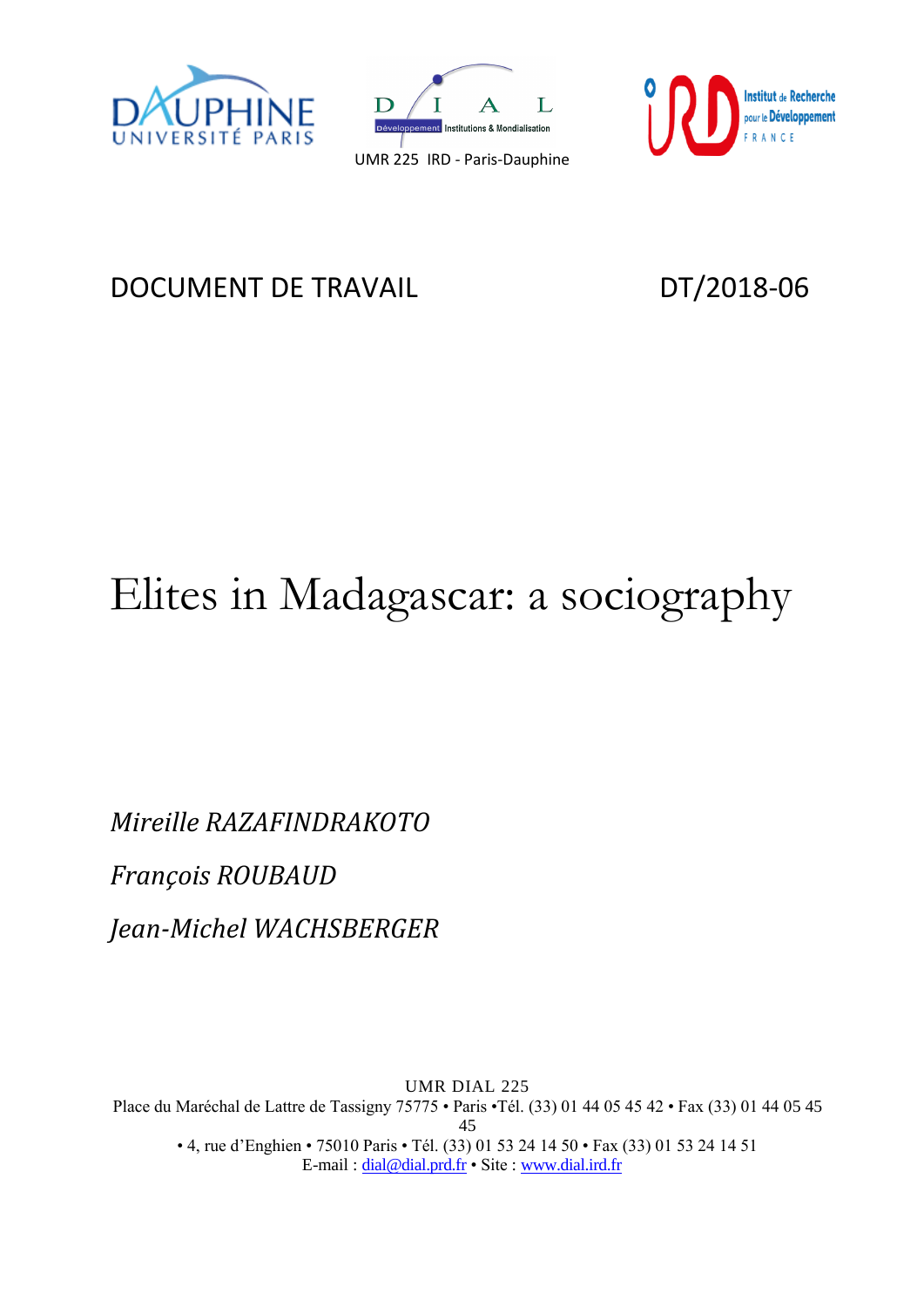#### *Elites in Madagascar: a sociography<sup>1</sup>*

| Mireille Razafindrakoto             | François Roubaud                    |
|-------------------------------------|-------------------------------------|
| IRD, UMR DIAL, 75010 Paris          | IRD, UMR DIAL, 75010 Paris          |
| PSL, Université Paris-Dauphine,     | PSL, Université Paris-Dauphine,     |
| LEDa, UMR DIAL, 75016 Paris, France | LEDa, UMR DIAL, 75016 Paris, France |
| razafindrakoto@dial.prd.fr          | roubaud@dial.prd.fr                 |
| Jean-Michel Wachsberger             |                                     |
| Université de Lille, CeRIES         |                                     |
| UMR DIAL, 75010 Paris               |                                     |
| PSL, Université Paris-Dauphine,     |                                     |
| LEDa, UMR DIAL, 75016 Paris, France |                                     |
| wachsberger@dial.prd.fr             |                                     |

#### **Document de travail UMR DIAL**

Décembre 2018

#### **Résumé**

Le rôle des élites dans la trajectoire de Madagascar, et en particulier dans la construction et l'accroissement des inégalités, une des sources identifiées de l'instabilité sociopolitique chronique, impose de mieux les appréhender. En s'appuyant sur des enquêtes statistiques représentatives, dont une spécifique et inédite sur les élites de la Grande Île, cet article permet d'établir une sociographie de ces dernières, de comprendre leurs stratégies pour atteindre le pouvoir et s'y maintenir, mais aussi de connaître leurs opinions sur le fonctionnement de la société et notamment leur appréhension des facteurs de blocage ou de développement à long terme du pays. Une majeure partie des élites est issue de l'ancienne aristocratie. La mobilisation du capital social, constitué d'un réseau riche par son ampleur, sa diversité et l'intensité des liens établis au sein du cercle élitaire, ainsi que la multiplication des positions de chevauchement (*straddling*), constituent une stratégie d'accès aux positions hiérarchiques les plus hautes. Cette classe dominante affiche une adhésion plutôt mitigée aux principes démocratiques. Le principal désaccord entre les élites et la population concerne l'ordre des priorités dans l'agenda politique. Si pour les élites le maintien de l'ordre prime avant toute chose, pour la population c'est l'amélioration des conditions de vie des pauvres qui doit constituer la priorité.

**Mots clefs** : Elites, Madagascar, Chevauchement, Réseau, Pouvoir, Enquête statistique, capital social

#### **Abstract**

The role of the elites in Madagascar's trajectory, especially in the formation and widening of inequalities as a known source of chronic socio-political instability, calls for a closer study of the elite group. This article establishes a sociography of the elites based on statistical surveys, including a unique representative survey focusing on the Red Island's elites. It provides insights into their strategies to attain and remain in power, but also their opinions on the running of society and especially their views of the obstacles to and the drivers of the country's long-term development. The majority of elites are from the old aristocracy. Social capital made up of a rich network in terms of its size, diversity and the intensity of the connections established within the elite circle and straddling is used as a strategy to access the highest hierarchical positions. This dominant class displays rather mixed attitudes to democratic principles. The main point of disagreement between elites and the rest of the population concerns the order of priorities on the political agenda. Although maintaining order counts the most for the elites, the rest of the population prioritises improved living conditions for the poor.

**Keywords**: Elites, Madagascar, Straddling, Network, Power, Statistical Survey, Social capital

**JEL Code**: D30, D63, O11, O55, P48, Z13

 $\overline{\phantom{a}}$ 

<sup>1</sup> This Working Paper is a pre-print version of Razafindrakoto M., Roubaud F., Wachsberger J.-M. (2019), *Puzzle and paradox: political economy of Madagascar*, Cambridge: Cambridge University Press, Chapter 5*.*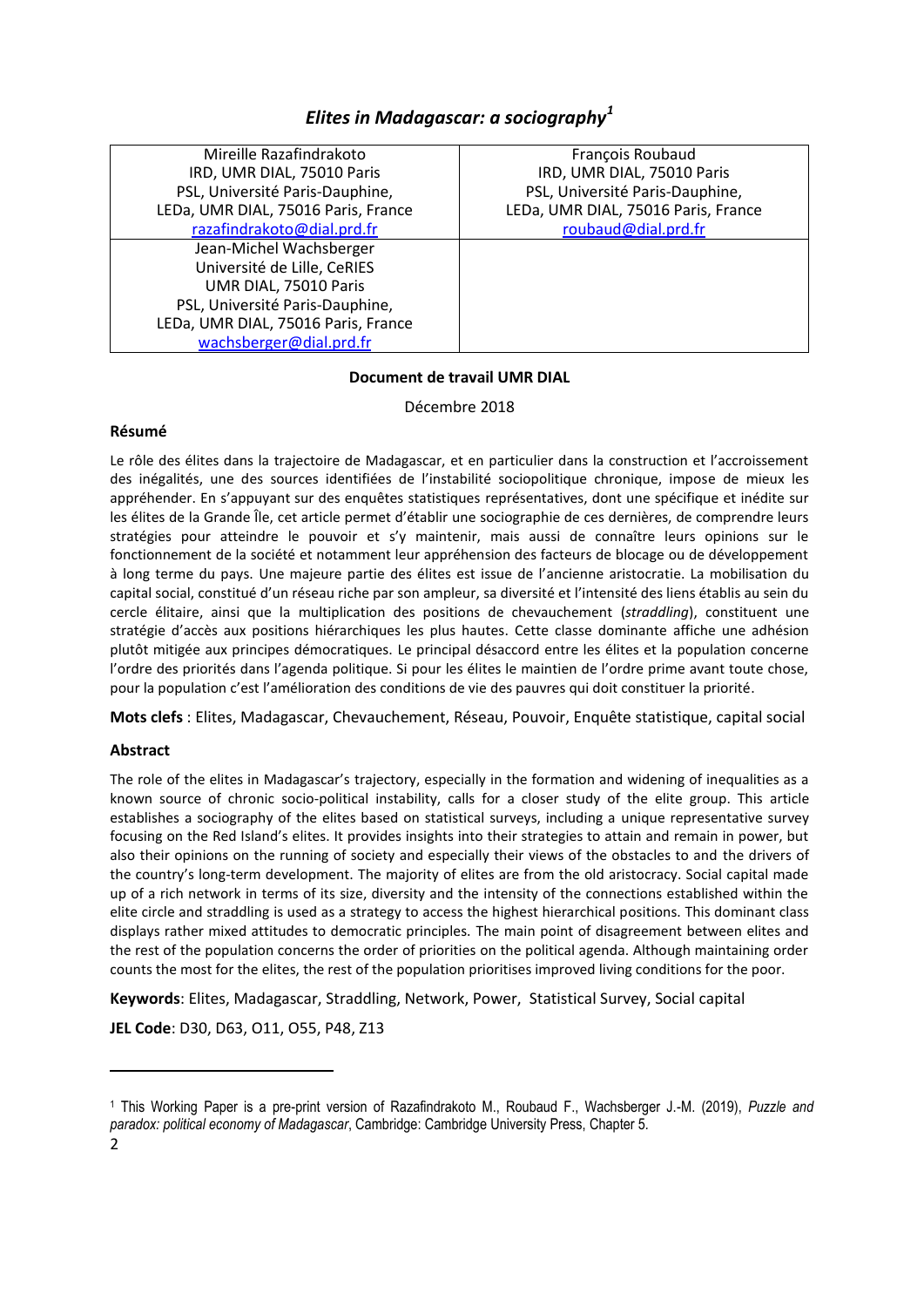#### **Introduction**

**.** 

Elites are central to NWW's subject matter and, more broadly, to all studies of institutions and organisations, given that they are fashioned and controlled by individuals and social groups or coalitions whose most influential players are elites. Most of the recent studies on elites in Southern countries are concerned with how these elites affect the development process in general (based on the generic opposition between rent-seeking elites and developmental elites; see, for example, Amsden *et al.*, 2012) more than with who they are and what they actually do. Yet can a satisfactory answer really be found to the first question without addressing the second?

The frequency of research bringing into play the concept of elites is inversely proportional to the empirical material available to studies on the subject. In most cases, elites are either referred to in a loose, abstract manner (predatory, rent-seeking, mafia, enlightened elites, etc.), or are addressed by more thematic approaches (political, economic, bureaucratic, religious elites, etc.), or are approached in isolation by case studies (examples of individuals, families, lineages, etc.). There is good reason for this. The first of the three major challenges facing the academic community in its quest to advance in its research on elites is precisely how to define them and identify who they are in concrete terms based on sound empirical data.<sup>2</sup>

This particular challenge is not exclusive to the field of the elites, since similar debate surrounds the concept of the middle class (see Darbon & Toulabor, 2011; and Jacquemot, 2013, in the case of Africa), but it is felt more keenly here. From the point of view of sources, although biographical databases in the Northern countries (like *Who's Who*) provide statistical information on the elites, they are by nature incomplete (an often-opaque selection procedure determines directory inclusion) and they differ in quality from one country to another. In addition, they more often cover political or administrative elites than business elites (Genieys, 2011). In the Southern countries, and in Madagascar in particular, such databases are much thinner on the ground and are even more incomplete. However, it has been possible to use some of them (*Official Journal* and biographical directories: Verdier 1995, 2000 & 2002). Traditional quantitative data sources (mainly household surveys) can more or less outline the shape and profile of the middle class, whatever its definition. Yet there are no equivalent sources on the elites, who are by nature absent from these data. They are too few and far between to appear in sufficient numbers in the usual samples. Moreover, they generally refuse to answer this kind of survey for reasons of prestige or availability.

In addition to the intrinsic elite "measurement" problems, the last decade's international development agenda has played a part in sidelining thinking on this group. Its virtually exclusive focus on poverty reduction (MDGs, PRSPs, HIPC initiatives, etc.) has placed the poor and poverty eradication strategies at the top of the research and policy agenda, while the study of the "top of the distribution" (of incomes, wealth or, more broadly, power) has been shifted offstage and into the wings in developing countries. Granted, the question of the reconfiguration of inequalities (national and global) has prompted many studies (see Bourguignon, 2015, for a short summary). In the developed countries, some studies have focused on analysing the top quantiles drawing on the most

<sup>&</sup>lt;sup>2</sup> "The first and most fundamental impediment facing both scholars and policy makers seeking to understand the role elites play in the process of economic development is the absence of a commonly agreed way to identify who constitutes a member of the elite," (DiCaprio, 2012).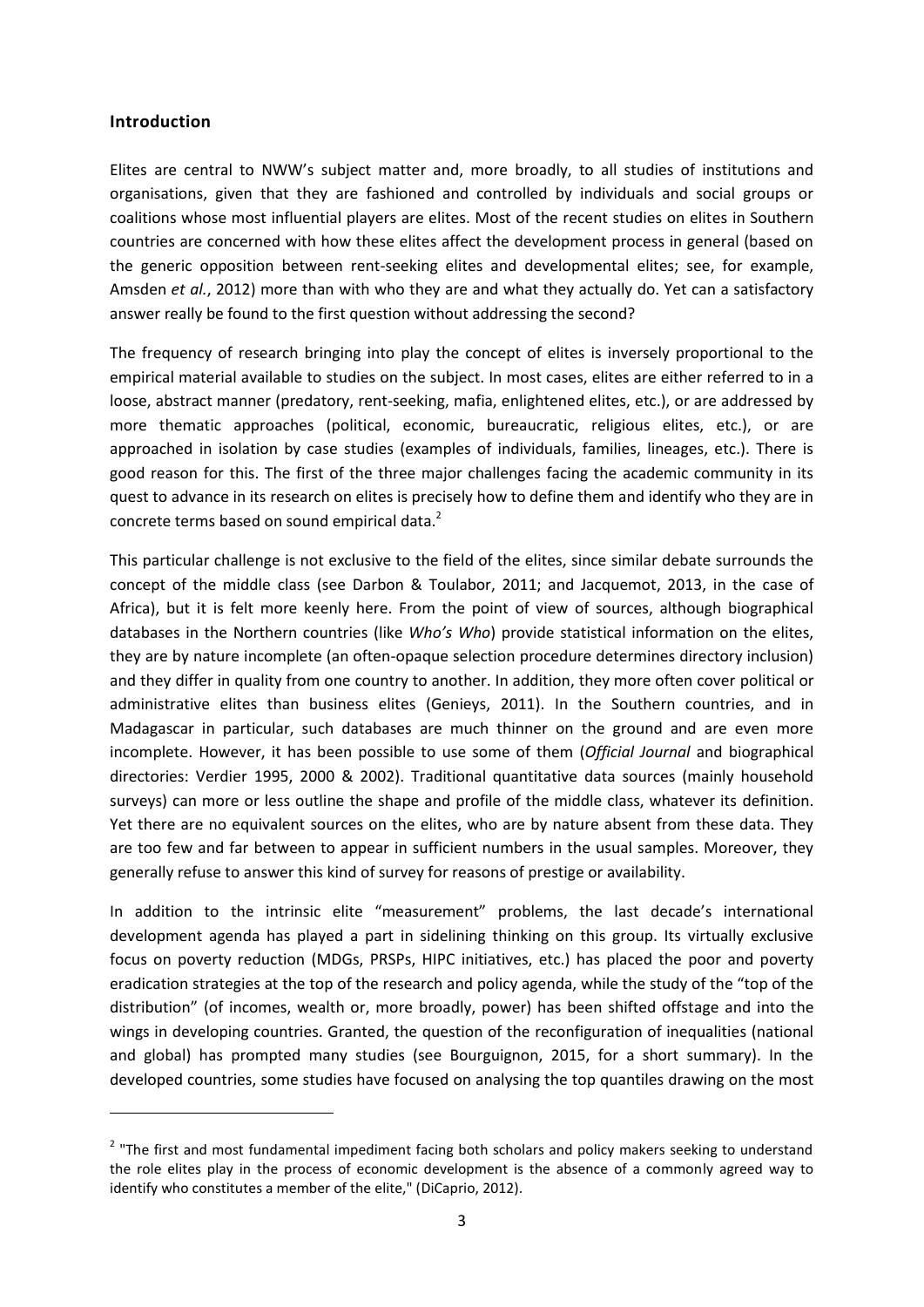detailed level of tax data available (i.e. a level of detail that can capture elites in terms of income; Piketty & Saez, 2006; Piketty, 2014). Unfortunately, such sources do not exist in developing countries (especially the poorest). So not only do the elites remain unexplored territory, but the inequalities they create are massively underestimated (Guénard & Mesple-Somps, 2007).

The purpose of this paper is twofold. The first ties in directly with the purpose of this book as to the role(s) played by the elites in the regulation of Malagasy society and especially in its trials and tribulations; in a word, on its development impasse. For want of being able to tackle this problem head on, this paper looks into the process of elite reproduction from both angles: objective (player strategies) and subjective (value systems). Upstream of this question, the chapter draws up as accurate a sociography as is possible of the elites in Madagascar. This is a fundamental first step before any more detailed analytical undertaking on the subject: how can we explore these social players we call "elites" without first defining their contours and describing their internal structure? This taxonomic (species description) step is especially important since, to our knowledge, it has never been done in Madagascar or elsewhere, at least not in the terms we propose here.

Indeed the main originality of this paper is that the results presented are drawn from a first-hand statistical survey designed to be representative of the elites in Madagascar since independence – the first of its kind to our knowledge. The survey of "elites" in Madagascar (ELIMAD) is designed to capture the pathways, social networks and values of a representative sample of members of the different types of "elites". It poses a triple methodological challenge: definition of scope (who is or are the elites?), representativeness (where to find a comprehensive list of the sphere in question?) and reliability of the information collected (how to guarantee honest, in-depth answers?). The sheer magnitude of these methodological questions probably explains why no one has managed (if indeed undertaken) to conduct an operation of this kind before. Not wishing to go into the technical details, which is not the point of this book, we believe we have risen to the challenge by providing some "satisfactory" answers to the methodological questions raised above. This research interviewed a total of 1,000 people considered to be part of the elites in Madagascar in at least one of the nine spheres covered (political – governmental, elective and partisan –, economic, religious, military, civil society, international organisation and public institution) from 2012 to 2014. Although we have absolutely no intention of sidestepping valid questions (a certain number of technical details on ELIMAD are presented in boxes 5 to 8),<sup>3</sup> we prefer to focus here on the survey findings to give this book's readers the exclusive first. A special supplementary survey directly connected with ELIMAD was conducted in 2013 on a sample of 1,200 people representative of the adult population living in Madagascar (CITMAD survey). This mirror survey put a set of common questions to elites and the rest of the population to compare their opinions and values. It takes up the principle already tried and tested by the authors in the area of governance and corruption in French-speaking Africa, to wit comparing experts' points of view with those of the public at large (Razafindrakoto & Roubaud, 2010).

This article is in three parts. The first section starts with a tentative estimation of elite group size before presenting a detailed outline of their socio-demographic profile. With the scene thus set, we consider the strategies used to access and remain in the spheres of power, in their different

<sup>&</sup>lt;sup>3</sup> More detailed methodological presentations are (and will be) made in individual scientific papers. (Razafindrakoto et al., 2012).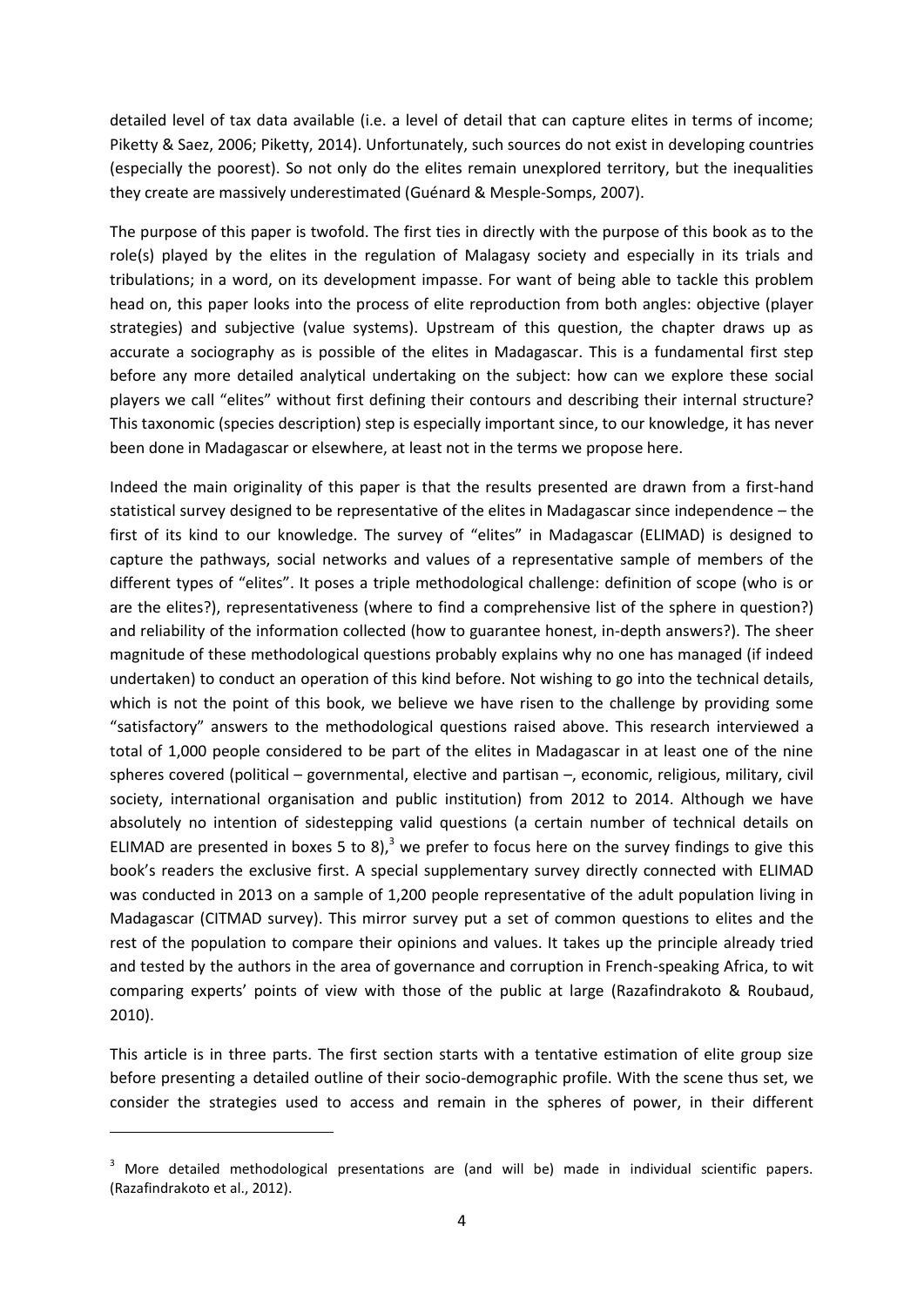dimensions. The second section focuses on the elite reproduction process from its many angles. It maps out the elites' social pathways, focusing on intergenerational and intragenerational mobility (vertically) and matrimonial alliances (horizontally). Yet elite strategies also take the form of branching out simultaneously into different areas of the social space – political and economic, public and private – in a phenomenon well known and defined in the Africanist literature as *straddling*. Then there is associative involvement, especially building, maintaining and drawing on individual networks. This section also measures the level of this associative involvement and analyses the structure of these egocentric elite networks. The last section addresses the question of values. Lifestyle and means of reproduction are not the only elements that differentiate elites from the rest of the population. They are also set apart by a system of representations, which may be more or less antagonistic with the other social groups' representations and more or less conducive to development. Here, we take the above-described mirror survey to compare the elites' answers with the rest of the population in order to measure and interpret the distance between the two groups.

#### *I.- Who are the elite groups in Madagascar?*

Who holds the power (political, economic, military, religious, etc.) in Madagascar? Is it a homogeneous group, which reproduces itself over time? Does the process of elite reproduction work on a family basis and/or by means of group strategies (ethnic or status groups)? Is the ethnic or status group aspect relevant? Is the power in Madagascar "Merina power" or "Andriana power"? What are the overlaps between the different dimensions of power in Madagascar? These are the questions addressed based on the initial findings of the survey of the elites.

#### **Box 1**

#### **Survey scope: Definition of the "elite" concept**

Given the debate and lack of consensus over the notion of elite in the literature, we need to specify the definition we have adopted. We define "elite" in its broadest sense as: *any person with or potentially with power and/or influence over the decisions and running of society in Madagascar.* 

These are people who hold or have held "important" positions and/or have a level of responsibility in different spheres:

- 1- Government (minister, principal private secretary or permanent secretary)
- 2- Elected office (national assembly, senate, city hall, etc.)
- 3- Political party
- 4- Public institution (administration; non-political position)
- 5- The army (paramilitary police, police, army, etc.)
- 6- Large corporation (public or private)
- 7- Civil society (including the media; consortiums such as GEM and JPM, unions, and associations or committees such as CNOE, SeFaFi and CNOSC)
- 8- Religious institution
- 9- International organisation (including the large international NGOs).

These conceptual choices call for two comments. First, the power (to be measured) held by the "elites" is not a binary variable (has or has not), but a continuous variable (has more or less). Although this definition does not pose a ceiling problem (e.g. the President of the Republic in the political field is necessarily a member of the elite), a floor needs to be set below which an individual is no longer considered part of the elites. This threshold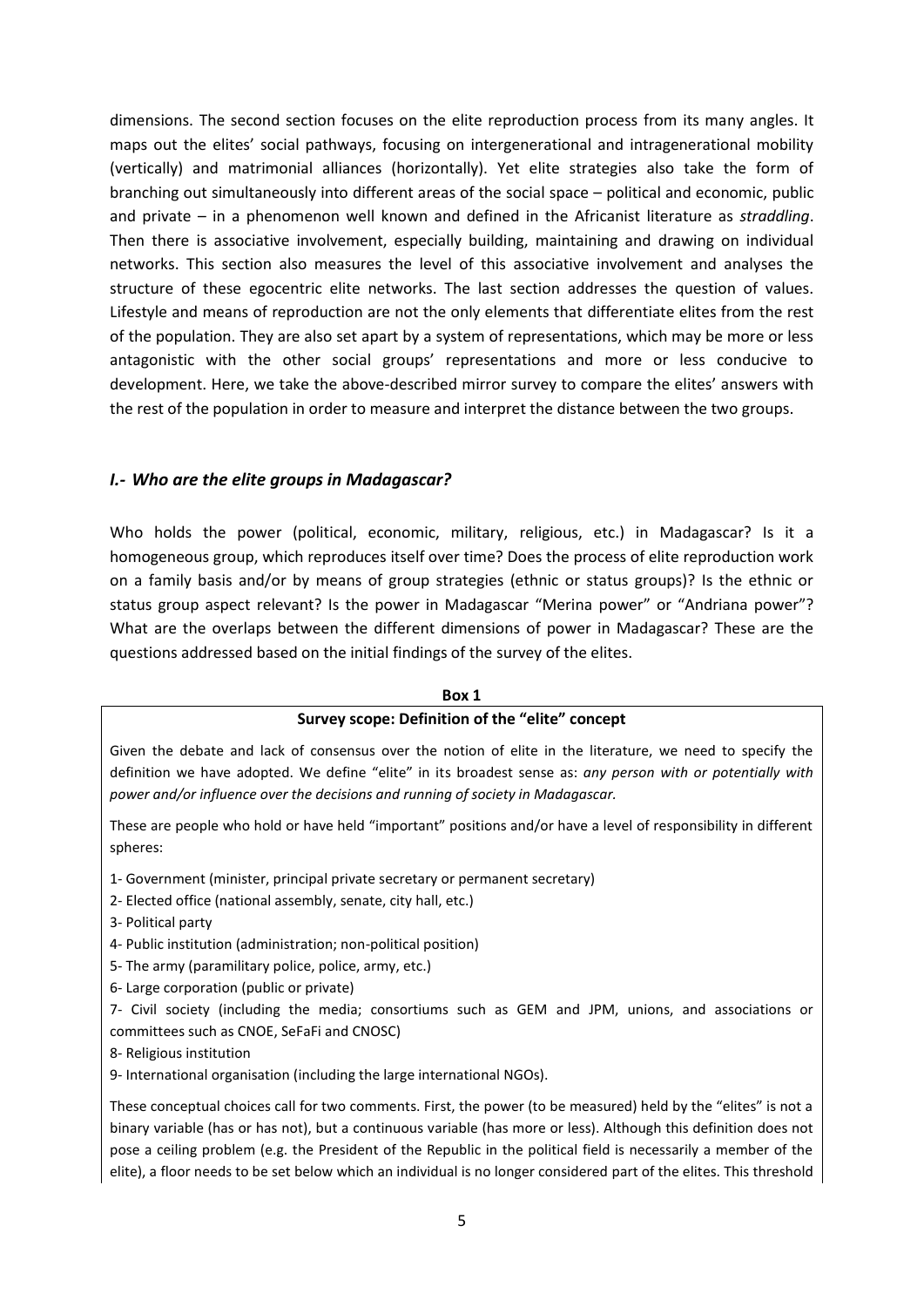is arbitrary by definition. In ELIMAD, we chose a separate floor for each sphere set at a relatively high level, as seen from the distribution of posts/positions in our sample. Second, our breakdown into nine spheres (and their aggregation into four fields) is designed to cover all the elites in Madagascar with power at national level. This field in principle excludes three groups that can be considered as elite at their level: local elites, diaspora elites and international elites who influence Madagascar from the outside (e.g. President of the French Republic, President of the World Bank and the head of a global industrial group with operations in Madagascar). These groups are evidently excluded for reasons of technical difficulties (access, in particular), but they can also be legitimately considered as extensions to our scope and subsequently worth surveying. However, the main foreign communities (Indo-Pakistani – *Karana*, Chinese – *Sinoa*, and descendants of settlers – *Zanatany*) long established in the country are part of the survey's scope.

#### **Categories of elites: classification of elites in the different fields of power**

For the needs of the analysis, we have to identify the spheres of power to which the elites belong. As we will see later, elites are active in different spheres ("straddling"). We have therefore assigned the survey respondents to a main field as follows:

- **Political field (27.7%)**: This category is designed to capture political responsibilities by including all individuals who have held (or currently hold) a position in government or elected office (members of the National Assembly or the Senate, including members of the High Transitional Council (CST) and Transitional Congress (CT) in the transitional period) and senior political party leaders;

- **Economic field (23.9%)**: Classed in this category are business elites who have never held a position of political responsibility;

- **Public institutions (28.1%)**: The elites who have held (or currently hold) senior positions in public institutions or in the army, but have not had either political responsibilities or responsibilities in large corporations;

- **Civil society and others (20.3%)**: The elites who cannot be classed in the above three categories are classified in this category. They are leading figures in religious institutions, civil society and international organisations who have not held a position of political responsibility or responsibility in a large corporation or public institution. Over two-thirds of them head civil society organisations.

Looking at the sociodemographic characteristics of the elites as a whole in Madagascar, all spheres combined, note firstly that this is a mature, graduate, male population (Table 1). Their average age is 52 years and 55% are over 50. Just 20% are women and 96% have graduated from higher education. Their religious breakdown is relatively balanced between Protestants (FJKM) and Catholics, with the other churches representing approximately a quarter of the total. The *Merina* ethnic group (ethnic group from the region around the capital) is predominant (64%), followed a long way behind by the *Betsileo* (another Central Highlands ethnic group). Nevertheless, one-quarter of the elites are from coastal (*côtier*) regions. Lastly, most (52%) of the elite population are descendants of the *Andriana* (nobility in the days of the kingdom).

A comparison of the composition of the elite population with the population of Madagascar in general gives a more precise idea of the elites' particularity in terms of their composition.<sup>4</sup> Elites are 2.5 times less likely to be female or under 45 years old. In terms of religion, whereas Catholics are overrepresented among the elites (38% vs. 31%), this bias is even greater for FJKM followers (37% vs.

 $<sup>4</sup>$  Given that elite members are all over 25 years old, we compare them with the general population over 25</sup> years old.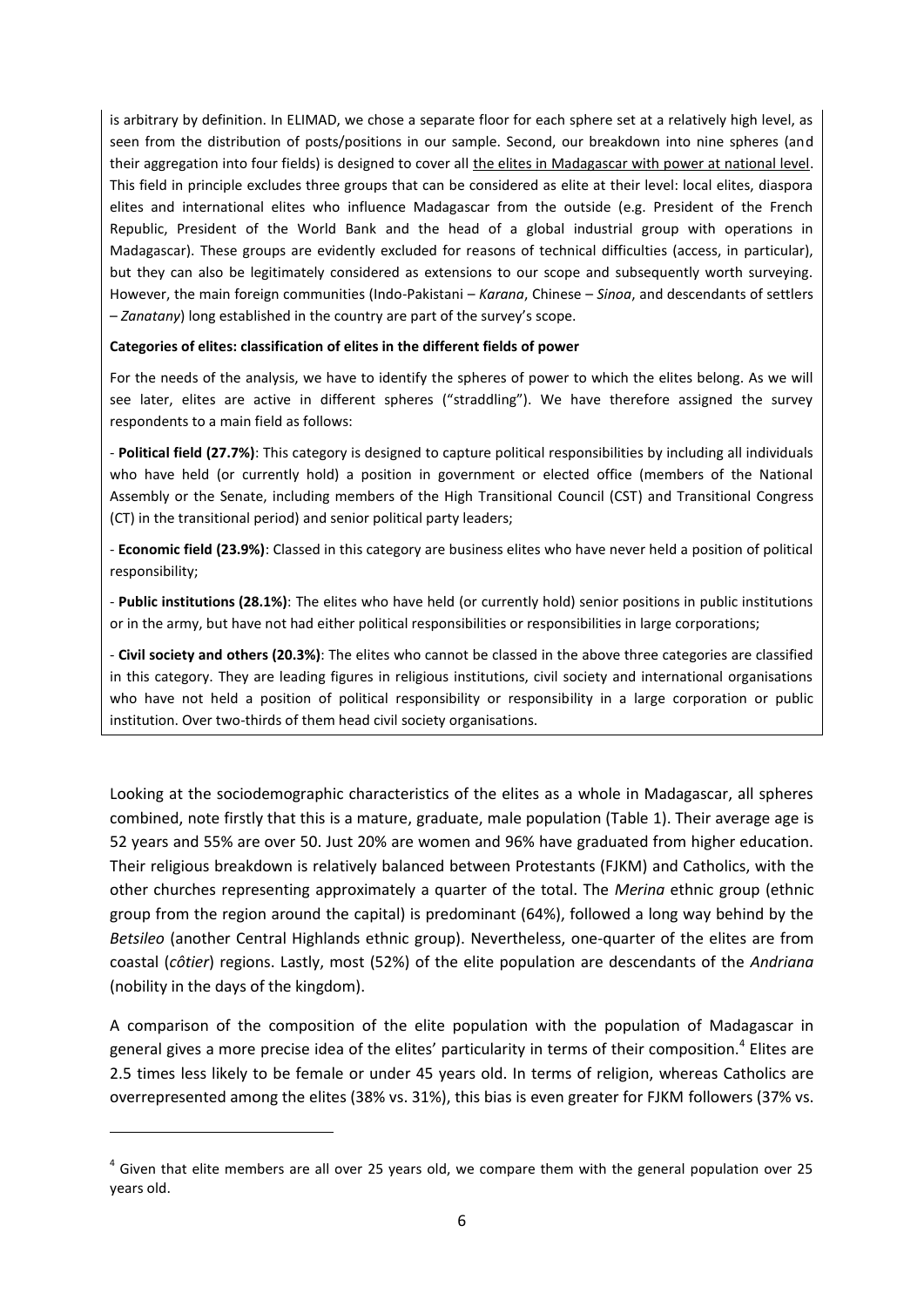20%) to the disadvantage of the other persuasions. The elites are also twice as likely to be from the Central Highlands. Yet what sets them apart much more is that they are 31 times more likely to be higher education graduates than the rest of the population and up to 34 times more likely to claim to be of *Andriana* descent or assimilated.<sup>5</sup>

|               |                                      |          |                         | Status group              |               |                              |                         |  |
|---------------|--------------------------------------|----------|-------------------------|---------------------------|---------------|------------------------------|-------------------------|--|
|               | <b>Andriana &amp;</b><br>assimilated |          | Hova & assimilated      |                           |               | Others (inc. don't<br>knows) | <b>Total</b>            |  |
| <b>Elites</b> | 51.5                                 |          |                         | 12.3                      |               | 36.2                         | 100                     |  |
| Population    | 1.5                                  |          |                         | 2.6                       |               | $95.9^{7}$                   | 100                     |  |
|               |                                      |          |                         | <b>Ethnic group</b>       |               |                              |                         |  |
|               | <b>Merina</b>                        |          |                         | <b>Betsileo</b>           |               | <b>Others</b>                | <b>Total</b>            |  |
| Elites        | 63.9                                 |          |                         | 10.7                      |               | 25.4                         |                         |  |
| Population    | 32.4                                 |          | 19.0                    |                           |               | 58.6                         |                         |  |
|               |                                      |          |                         | <b>Religion</b>           |               |                              |                         |  |
|               | <b>Catholics</b>                     |          | <b>FJKM</b> (Calvinist) |                           | <b>Others</b> | <b>Total</b>                 |                         |  |
| <b>Elites</b> | 38.1                                 |          |                         | 37.2                      | 23.1          |                              | 100                     |  |
| Population    | 30.6                                 |          |                         | 19.6                      |               | 49.8                         | 100                     |  |
|               |                                      |          |                         | Age, gender and education |               |                              |                         |  |
|               | Under 45                             | 46 to 60 |                         |                           |               |                              |                         |  |
|               | years                                | years    |                         | Over 60 years             | Women         |                              | <b>Higher education</b> |  |
| <b>Elites</b> | 28.1                                 | 51.5     |                         | 20.4                      | 20.5          |                              | 96.7                    |  |
| Population    | 63.8                                 | 24.2     |                         | 12.0                      | 49.7          |                              | 3.0                     |  |

**Table 1 The elites' main sociodemographic characteristics<sup>6</sup>**

**Source:** Surveys: *ELIMAD* 2012-2014, Afrobarometer 2013 (ethnic group) & 2008 (status group), COEF Ressources & IRD-DIAL; ENEMPSI (ethnic group) 2012, INSTAT; authors' calculations.

**Note:** Population aged 25 years and over.

<sup>&</sup>lt;sup>5</sup> The social stratification into status groups described in Chapter 2 was a characteristic common to a number of ethnic groups, but the terms used to refer to them differed from one ethnic group to the next. The *Andriana* (nobility) and *Hova* designations applied essentially to the *Merina* (ethnic group from the Antananarivo region). At the same time, the *Hova* actually included commoners as much as clans who enjoyed the same privileges as the nobility. The question asked (for both parents) in the ELIMAD and Afrobarometer surveys was, "If the ethnic group of your father (mother) had castes or status groups, do you know which caste or status group his (her) family belonged to?" The analysis classified the answers to these questions into three categories in order of frequency of answer: *Andriana* or assimilated, *Hova* or assimilated and a last category covering all the other answers, including "don't knows". This necessary statistical clustering has the disadvantage of obscuring each status group's subtle internal distinctions.

<sup>&</sup>lt;sup>6</sup> The survey questionnaire contained more detailed categories, but some categories have been clustered (mainly under the "civil society and others" category) for the quantitative analysis (where groups need to have large enough numbers). Caution is called for when analysing the results derived from these aggregates since their relevance could be debatable. For the breakdown by ethnic group, given that the available information was on the respondents' parents, individuals with one *Merina* parent were classed as "*Merina*".

 $<sup>7</sup>$  This high percentage actually reflects the low number of Afrobarometer survey respondents who claimed to</sup> be of "high" status origin. Note that the 2008 Afrobarometer survey interviewed 1,200 people sampled by stratified random sampling by gender and (former) province for a total of 78% country dwellers and 22% urban dwellers. Hardly any of the respondents answered this question, either because there were no status groups in their parents' ethnic group or because they did not know what status group their parents belonged to or even because they did not wish to divulge this information.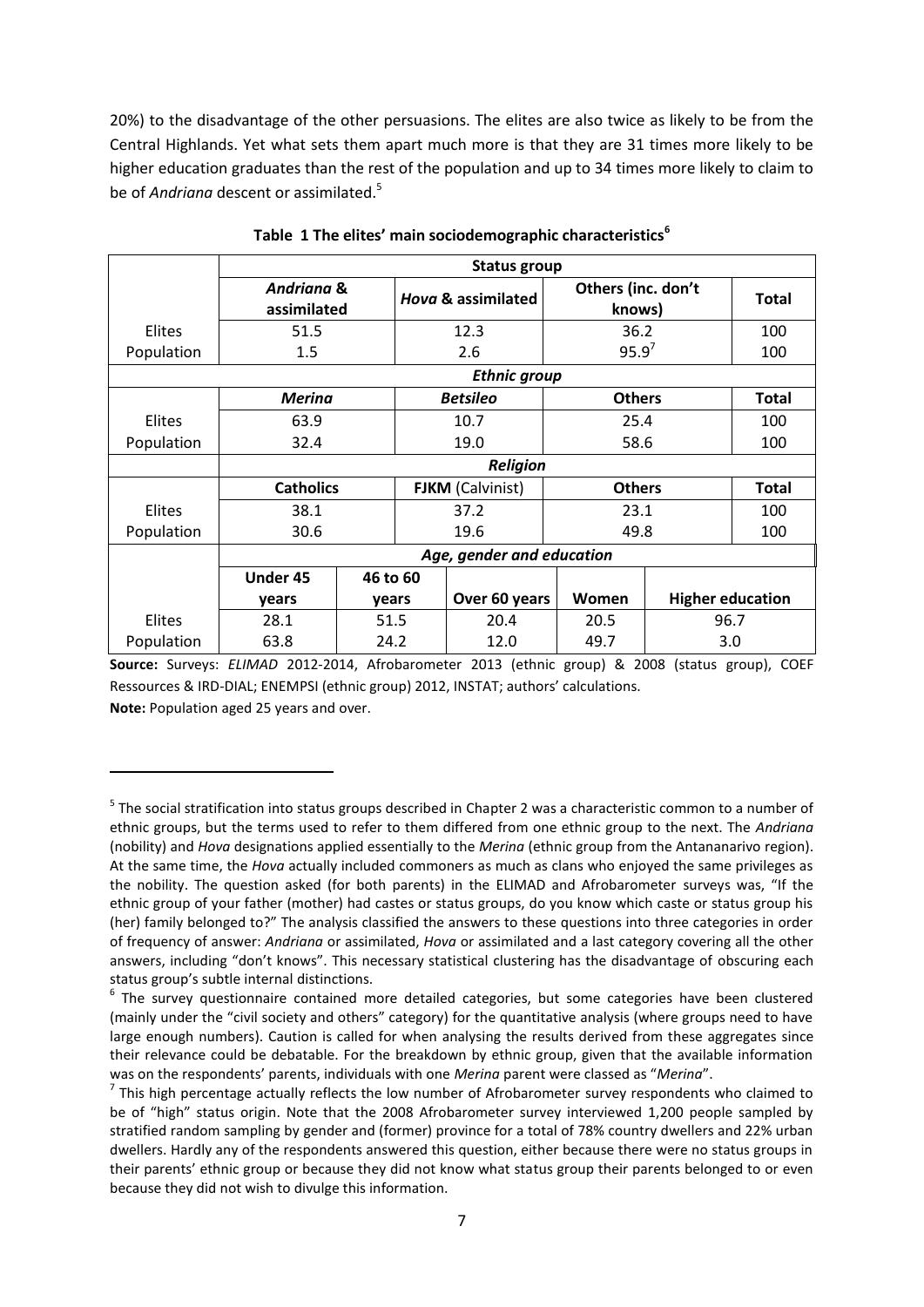#### **Box 2**

#### **Sampling strategy for the representativeness of the elite universe**

In the absence of any pre-existent sampling frame, we used a two-step strategy.

#### **1- Purposive sampling**

A first survey wave (around 30 questionnaires) was launched with the selection of some 30 "superinterviewers" (themselves members of the elite; see below) from as wide a range of backgrounds as possible. Chosen from among the team members' connections (the team also being members of the elite), they interviewed respondents in their own network (after validation by the central team). Taking this base as the launch pad, a "snowball" technique was then used whereby the "elite" network of these first respondents was asked at the end of the ELIMAD questionnaire to fill in a table suggesting eight people to be contacted to take part in the survey in turn. Following a mid-term qualitative evaluation (400 questionnaires) to identify shortcomings, a second wave was launched targeting the main areas of underrepresentation (e.g. the Indo-Pakistani community, Catholic religious elites, etc.) to be reached "by all means". At this stage, the second strategy was launched.

#### **2- Building a sampling frame**

Alongside the first survey wave, we set out to develop a comprehensive elite sampling frame. We drew on a wide range of sources for this, some common and others specific to each elite sphere. They included: the *Official Journal*, the different official directories and registers, websites, the press and direct interviews. Wherever possible, we also went through these sources' archives for the 1960-2012 period. This gave us a list of nearly 10,000 names (9,357), or some 7,000 after eliminating doubles (individuals identified in more than one sphere).

This sampling frame is obviously imperfect, but it constitutes a reasonable preliminary approximation of the elite universe. As partial elements of validation, virtually all the first 400 ELIMAD respondents checked out as being in the frame. In the same vein, our examination of the press checked that the prominent people cited by our respondents were in the frame. Any who were not were added in. The frame's other limitation is that often only the name is available without any other information on the person in question, which rules out any possibility of ex-ante stratification of the sample. This sampling frame serves two purposes. The first is to align (during the survey) the ELIMAD sample with the frame structure (e.g. proportion of women). From this point of view, ELIMAD could be considered to be a stratified survey based on two criteria: gender and sphere. The frame's second purpose is longer term. This long-term investment should be able to be used as a sampling frame for all future surveys on the elites once updated and enriched by individual characteristics.

Behind these averages for the elite universe as a whole lay large differences by elite sphere and field. The political sphere is by far the most male and mature, with 86% of men and 30% of over-60s (Table 2). This characteristic is also found in the senior public administration, albeit less pronounced. The members of the economic sphere and especially "civil society and others" are younger and more female. However, the proportion of women never tops 30% in any sphere.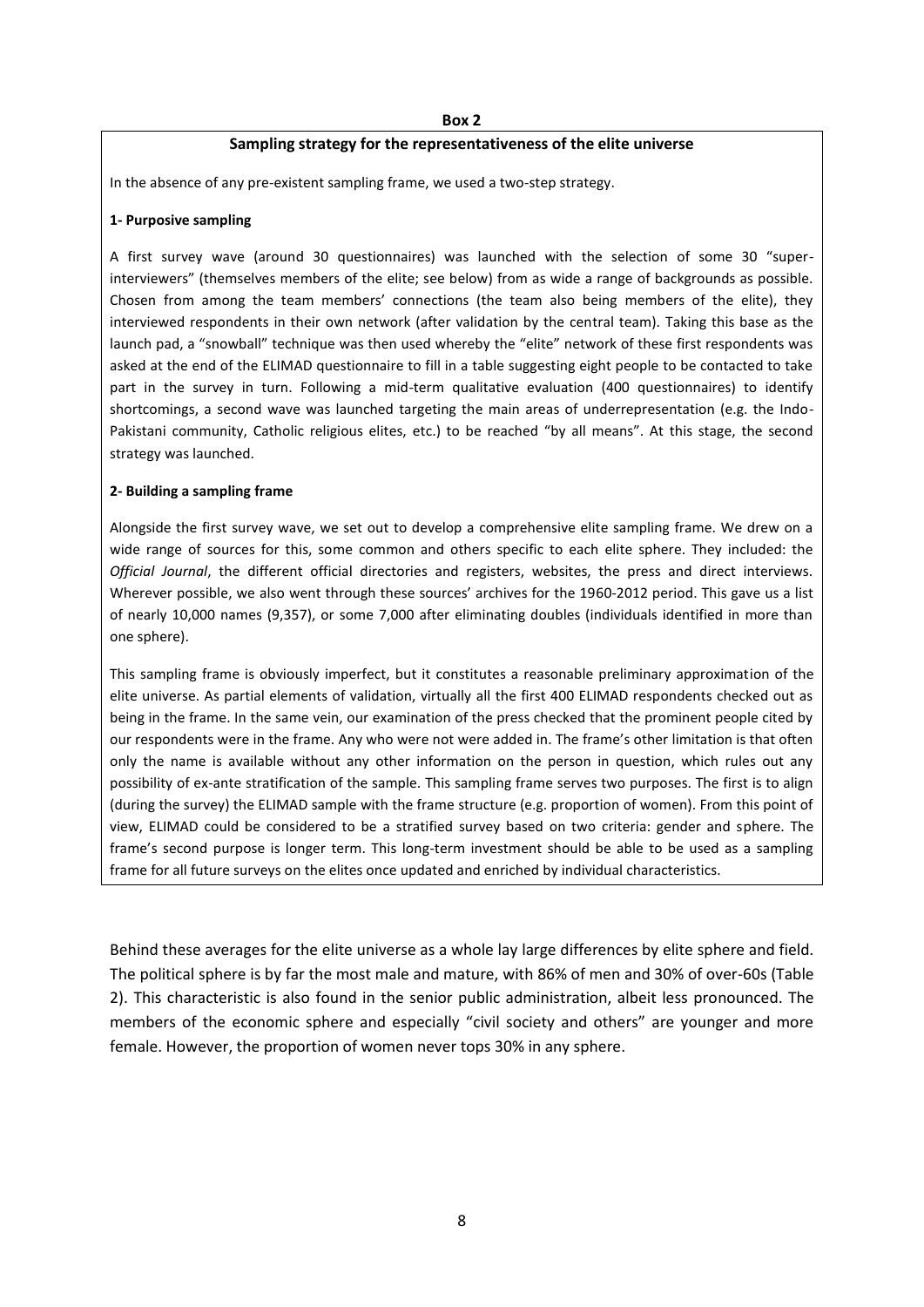|                            | Men  | Women | 45-60 years<br>25-44 years |      | Over 60 years | <b>Total</b> |
|----------------------------|------|-------|----------------------------|------|---------------|--------------|
| <b>Political sphere</b>    | 85.6 | 14.4  | 18.8                       | 50.9 | 30.3          | 100          |
| <b>Economic sphere</b>     | 78.2 | 21.8  | 33.9                       | 52.7 | 13.4          | 100          |
| <b>Public institutions</b> | 81.5 | 18.5  | 24.6                       | 55.2 | 20.3          | 100          |
| Civil society & others     | 70.0 | 30.1  | 38.9                       | 45.8 | 15.3          | 100          |
| <b>Total</b>               | 79.5 | 20.5  | 28.1                       | 51.5 | 20.4          | 100          |

**Table 2 Elite demographic characteristics by sphere of power**

**Source**: *ELIMAD* survey 2012-2014, COEF Ressources & IRD-DIAL, authors' calculations. **Note**: Although no age limit was set, all members of the elite are at least 25 years old.

The question of education is obviously central to the elite issue. Overall, 97% of the elites report having a level of higher education. Yet this indicator provides but a highly imperfect measurement of their "overeducation". Whereas the population's rate of higher education attendance by level (undergraduate, graduate and postgraduate) forms a logical pyramid shape, the pyramid is inversed for the elites (Table 3). Over 40% of elites say they attended university for more than five years and 80% for more than three years. A member of the elites is approximately 50 times more likely than the rest of the adult population to have attended university at master's level and 200 times more likely to have gone on to postgraduate level. In addition, the proportion of those who have studied abroad is far higher than the percentage of "ordinary" people who have attended higher education. The same holds true for their knowledge and command of the French language, and even other foreign languages although these are still relatively rare. All the elite spheres exhibit this overqualified characteristic, with the political and public institution elites in first place in this respect. So even though the respondents have probably inflated their academic record, there is no doubt that access to higher education is a necessary (albeit not sufficient) condition for integration into the elite world.

|                            | Secondary or | <b>Higher</b>         | Higher                | Higher         |              |
|----------------------------|--------------|-----------------------|-----------------------|----------------|--------------|
|                            | less         | $(1-3 \text{ years})$ | $(4-5 \text{ years})$ | (over 5 years) | <b>Total</b> |
| <b>Political sphere</b>    | 4.0          | 12.9                  | 37.5                  | 49.6           | 100          |
| <b>Economic sphere</b>     | 3.2          | 18.1                  | 49.1                  | 29.6           | 100          |
| <b>Public institutions</b> | 2.3          | 20.2                  | 31.6                  | 46.0           | 100          |
| Civil society & others     | 3.9          | 13.3                  | 42.2                  | 40.6           | 100          |
| <b>Total Elites</b>        | 3.3          | 16.3                  | 39.5                  | 40.9           | 100          |
| <b>Total Population</b>    | 97.0         | 2.0                   | 0.8                   | 0.2            | 100          |

**Table 3 Elite level of education by sphere of power**

**Source**: Surveys: *ELIMAD*, 2012-2014, COEF Ressources & IRD-DIAL; ENEMPSI, 2012, INSTAT; authors' calculations.

**Note**: Population aged 25 years and over.

Although the different spheres display similar curves by their members' religion, this is not the case when looking at ethnic and status groups. The *Merina* are relatively more numerous in the economic sphere, which they massively dominate (76%; Table 4). They are also found in large numbers in the "civil society and others" sphere and in the public institutions, where they represent two in three civil servants. Their weight is lowest, and even in the minority (47%), in the political sphere. The status groups present less variation in their distributions by fields of power. Descendants of the *Andriana* are in the majority everywhere except in public institutions, where they nonetheless corner 48% of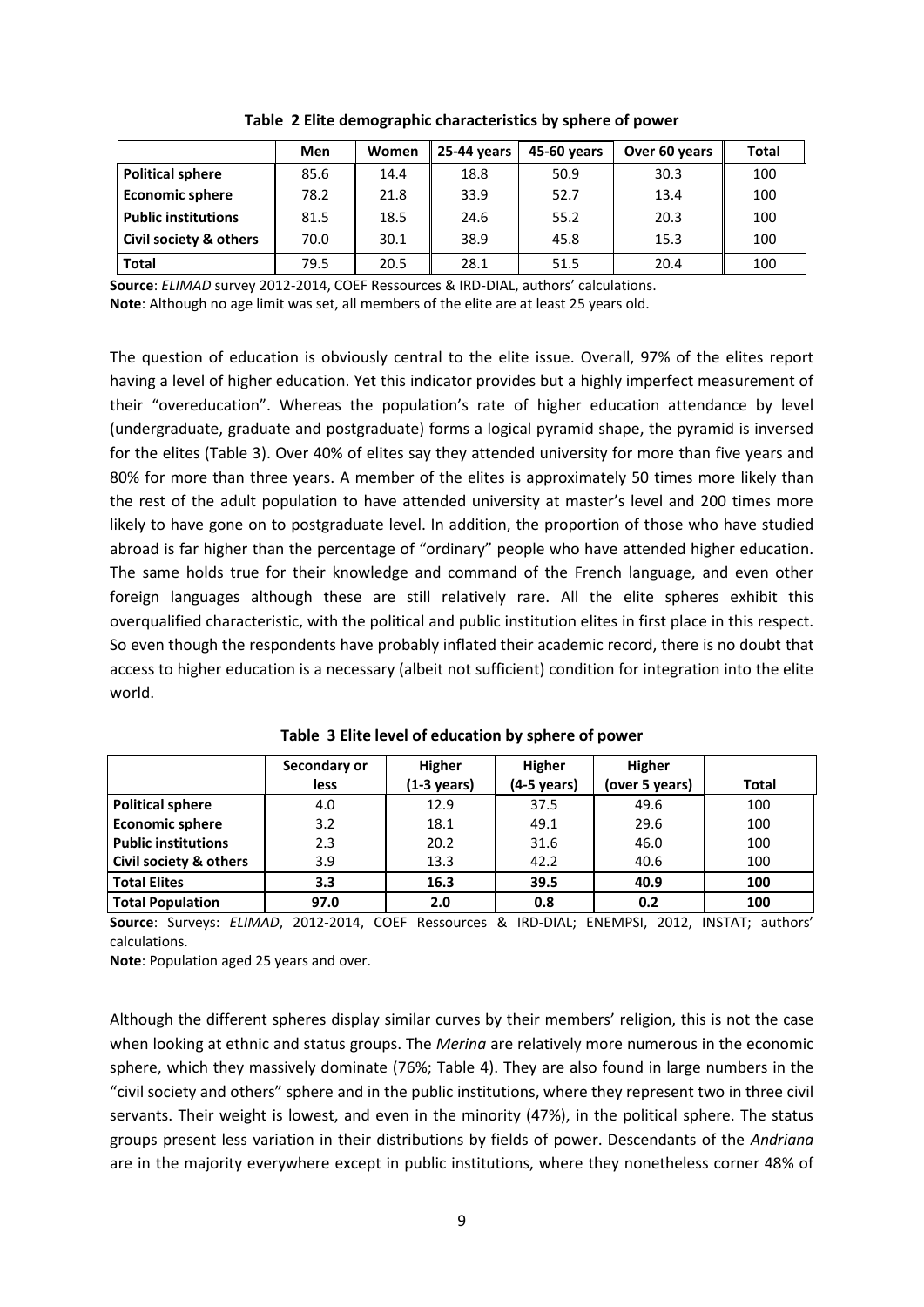the positions. Descendants of the *Hova* tend to favour the economic sphere and public institutions. The rate of "castes" is ultimately highest among the business heads, where it exceeds 70%.

|                                   |               | <b>Ethnic group</b> |               |                 | Total |               |     |
|-----------------------------------|---------------|---------------------|---------------|-----------------|-------|---------------|-----|
|                                   | <b>Merina</b> | <b>Betsileo</b>     | <b>Others</b> | <b>Andriana</b> | Hova  | <b>Others</b> |     |
| <b>Political sphere</b>           | 46.9          | 12.3                | 40.8          | 52.7            | 7.6   | 39.7          | 100 |
| <b>Economic sphere</b>            | 76.1          | 8.4                 | 15.5          | 54.4            | 15.9  | 29.7          | 100 |
| <b>Public institutions</b>        | 66.6          | 11.4                | 22.1          | 47.7            | 16.4  | 35.9          | 100 |
| <b>Civil society &amp; others</b> | 69.0          | 10.3                | 20.7          | 51.7            | 8.9   | 39.4          | 100 |
| <b>Total</b>                      | 63.9          | 10.7                | 25.4          | 51.5            | 12.3  | 36.2          | 100 |

**Table 4 Elite ethnic and status groups of origin by sphere**

**Source**: *ELIMAD* survey 2012-2014, COEF Ressources & IRD-DIAL, authors' calculations.

The elite universe is, by definition, profoundly inegalitarian. In this article, we have defined the elite by their power of action in society. However, if members of the elites are differentiated from other members of society by their "holding" power, their own universe is necessarily differentiated from this point of view. Everyone in it holds more or less power. So a valid line of inquiry is to analyse the elites' social breakdown by the power they hold. Differentiation by level of power is important to build an accurate picture of the elites.

We have developed a scale of power with four levels (Box 7). The oldest are more often found at the top of the scale of power (respectively 83% of over-60s, 73% of 46-to-60 year olds and 63% of under-45s are ranked at the highest level; Table 5). Although there is an automatic aspect to this link between age and level of power, since the oldest have already had the time to reach the peak of their career, a purely gerontocratic factor could also be at work whereby age, as such, takes precedence. From the point of view of gender, not only are women underrepresented within the elites, but their numbers dwindle as the scale rises. They fall from a share of nearly half at the lower levels (3 and 4) to just 18% at the highest level of the ladder.

#### **Box 3**

#### **Inequalities in the elite universe: development of a scale of "power"**

In a population survey, the observation units are considered to be equivalent, are weighted in the same way and can be substituted for one another. This statistical principle echoes the democratic principle of "one man, one vote" and reflects relative homogeneity. Yet unlike the rest of the population, the elites are profoundly and intrinsically heterogeneous from the very viewpoint of what defines them; that is their power. It stands to reason that the President of the Republic has an infinitely greater power of action and influence than a director-general in the central administration, president of a producer's association or a prelate. This heterogeneity is both internal (between the elites themselves) and external (between the group of elites and the rest of the population). From this point of view, a survey of the elites is more like a business survey than a household survey: where businesses need to be differentiated by size (in staff numbers or turnover), elites need to be able to be identified according to the power they hold.

However, measuring an individual's power is a tricky exercise. Firstly, the sources of power (status position, charisma, expertise and tradition) and the instruments of power (law, force and influence) are many and varied. It is very hard not only to capture them all, but also to determine a system of measurement whereby they can be compared. Secondly, power cannot be addressed solely by a substantialist approach like realisable,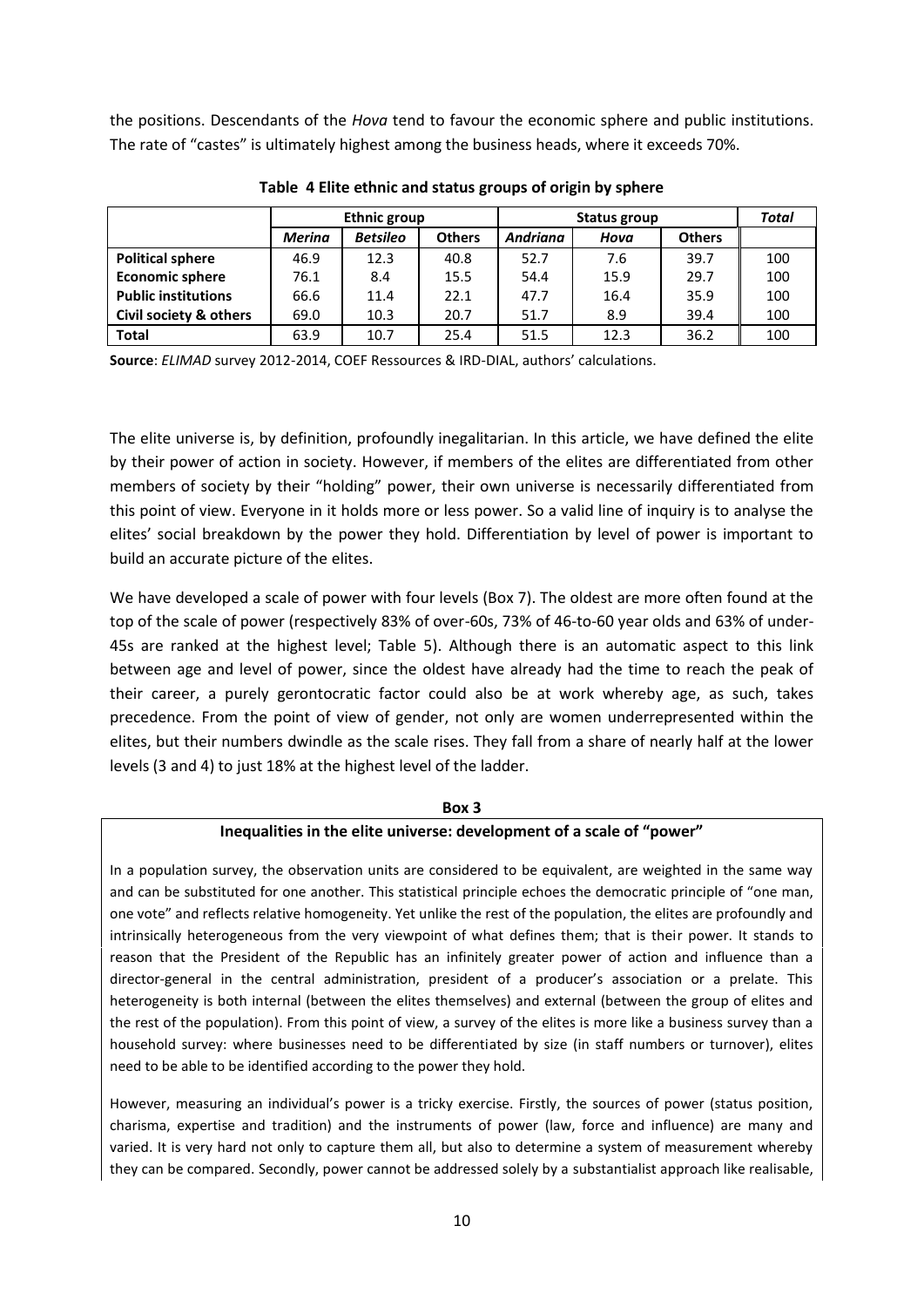accumulative, disposable capital. An individual's power lies not solely in the individual's capacities for material or moral action, but also in the potential to "impose one's own will within a social relationship, even in the face of resistance," (Weber, 2003). This approach defines power less as a stock than as a relationship, since its influence only really comes to bear in the interaction.

Power cannot be measured directly by the ELIMAD survey, either from its interactionist or its substantialist angle. Our approach therefore consists of making the reasonable assumption that it is essentially a function of the individuals' status position(s). The individuals have hence been classed according to their rank on a "standard" hierarchical scale. Putting this theoretical metric into operation is no mean task. It calls for a double classification operation: first within each of the nine spheres (and sub-spheres) and then between the spheres. This was a painstaking task based on the survey's two main pieces of information: institutional affiliation and position held. Some auxiliary variables were also used (e.g. business size for the economic sphere) with a diagnostic conducted by manual processing, on a case-by-case basis, of qualitative information declared in full by respondents on their current status (e.g. business name, still in the economic sphere). This operation encoded over 6,000 elite positions held by the 1,000 people interviewed and over 15,000 links with their elite network. Three nested classifications were hence developed. For the purposes of this article's analysis, we use here only the most aggregated scale with its four levels of power.

|               | Men  | Women | 25-44 years | 45-60 years | Over 60 years | <b>Total</b> |
|---------------|------|-------|-------------|-------------|---------------|--------------|
| Level 1 (max) | 82.0 | 18.0  | 24.6        | 51.9        | 23.6          | 100          |
| Level 2       | 79.9 | 20.1  | 33.2        | 52.8        | 14.0          | 100          |
| Level 3       | 48.1 | 51.9  | 51.9        | 44.2        | 3.9           | 100          |
| Level 4 (min) | 61.5 | 38.5  | 46.2        | 38.5        | 15.4          | 100          |
| <b>Total</b>  | 79.  |       |             |             |               |              |
|               | 5    | 20.5  | 28.1        | 51.5        | 20.4          | 100          |

**Table 5 Elite demographic characteristics by rank on the power scale**

**Source**: ELIMAD survey 2012-2014, COEF Ressources & IRD-DIAL, authors' calculations.

The analysis in terms of religious and ethnic groups does not return a very steep curve, since no category appears to have an advantage over the others (Table 6). Nonetheless, a few minor differences can be observed by status group. Slightly more *Andriana* are found at the top of the power scale, but the difference is slight (75% of *Andriana* are at Level 1 compared with 72% of all elites).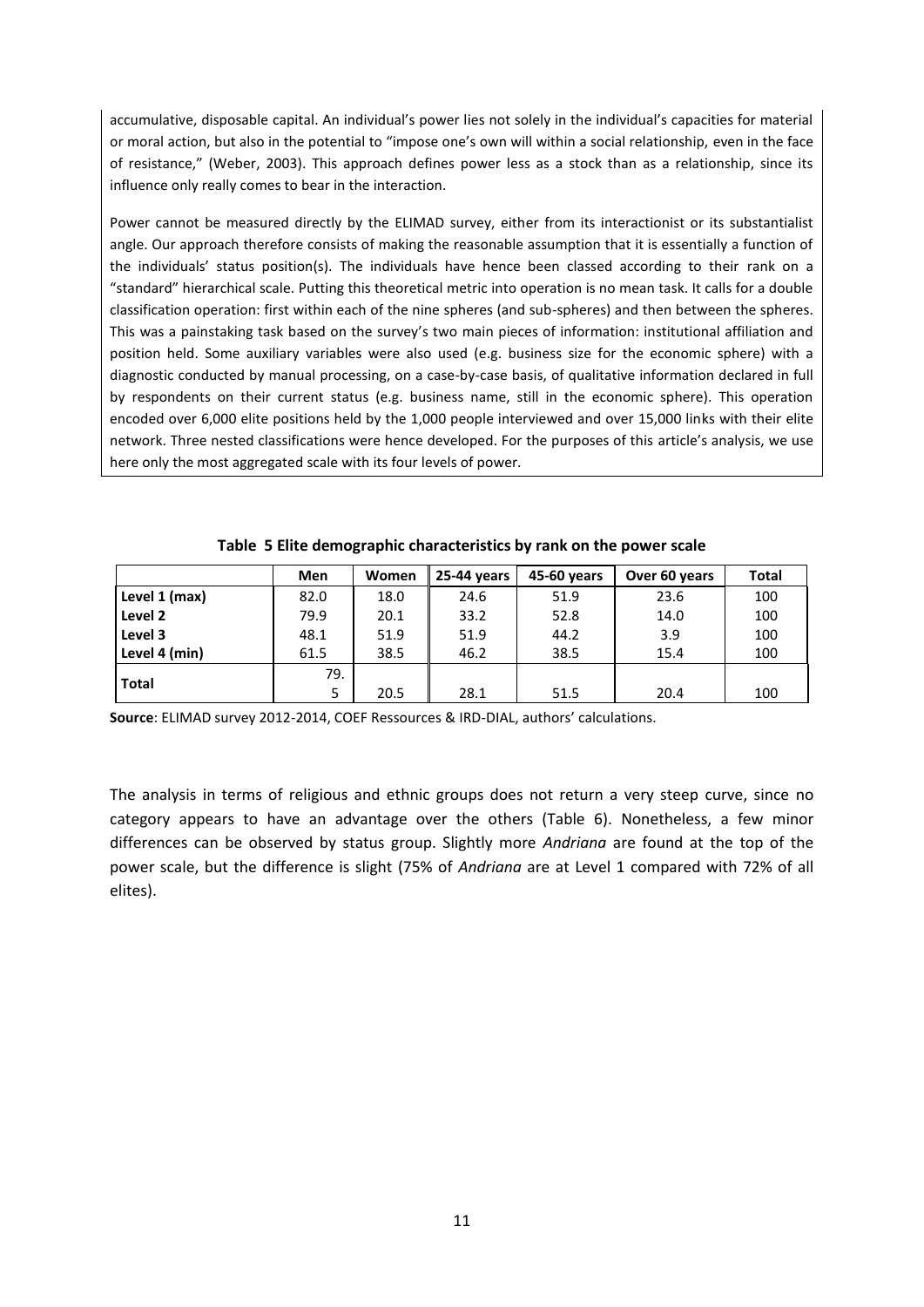|               |               | <b>Ethnic group</b> |               | Status group | Total |               |     |
|---------------|---------------|---------------------|---------------|--------------|-------|---------------|-----|
|               | <b>Merina</b> | <b>Betsileo</b>     | <b>Others</b> | Andriana     | Hova  | <b>Others</b> |     |
| Level 1 (max) | 63.8          | 9.7                 | 26.5          | 53.3         | 12.2  | 34.5          | 100 |
| Level 2       | 65.0          | 14.5                | 20.6          | 45.8         | 12.6  | 41.6          | 100 |
| Level 3       | 63.5          | 9.6                 | 26.9          | 53.9         | 11.5  | 34.6          | 100 |
| Level 4 (min) | 53.9          | 7.7                 | 38.5          | 38.5         | 15.4  | 46.2          | 100 |
| <b>Total</b>  | 63.9          | 10.7                | 25.4          | 51.5         | 12.3  | 36.2          | 100 |

**Table 6 Elite ethnic and status groups of origin by sphere**

**Source**: ELIMAD survey 2012-2014, COEF Ressources & IRD-DIAL, authors' calculations.

So the Malagasy elite, associated by definition with the ruling class, has remained the same on the whole in Madagascar since independence (Razafindrakotto et al., 2017). It is made up largely of the *Andriana* and *Hova* bourgeoisie, which has inherited symbolic power (before colonisation for the *Andriana*, and before and during colonisation for the *Hova* who were responsible for managing public affairs). Members of the *côtier* high families have joined this group based on the place they have secured on the national scene as representatives of their region, among others, since the colonial period.

This role of ethnic groups and castes in Malagasy society (despite their late  $19<sup>th</sup>$  century abolition) is a persistently nagging question in the country's history. The elites' point of view about the importance of the status groups or castes sheds further light on the pre-eminence of origins in Malagasy society. Two questions were put to find out whether the people interviewed attached importance to these status groups – if they considered them important (in their life and career) – and whether they felt that these groups were important to Malagasy society in general.

More than a century after the abolition of the principle of status groups, nearly 30% of the members of the elites said status groups were still important to them personally and nearly 50% said they were still important to society (Table 7). These responses show that the symbolic ranking system still prevails, at least in the elites' minds, even though its importance diminishes slightly among the younger people. An analysis of responses by individual status origin hones this observation. Descendants of the *Andriana* in effect most frequently say that a system placing a higher value on them by birthright is important to them (39%) and to society (59%). Conversely, only 18% of the individuals who did not give their origin in terms of caste placed value on the status groups, even though 38% of them felt they were still important to society.

Alongside descendants of the *Andriana*, it is the socially dominated groups in the rest of the population (women, the oldest and minority church congregation members) who believe castes to be a defining principle of Malagasy society today, either as they personally see it or by virtue of their observing its effects. This paradox merits further exploration, but it could reflect the fact that the few rare elected representatives from these categories seek to make their mark by overrating caste attributes they did not initially have.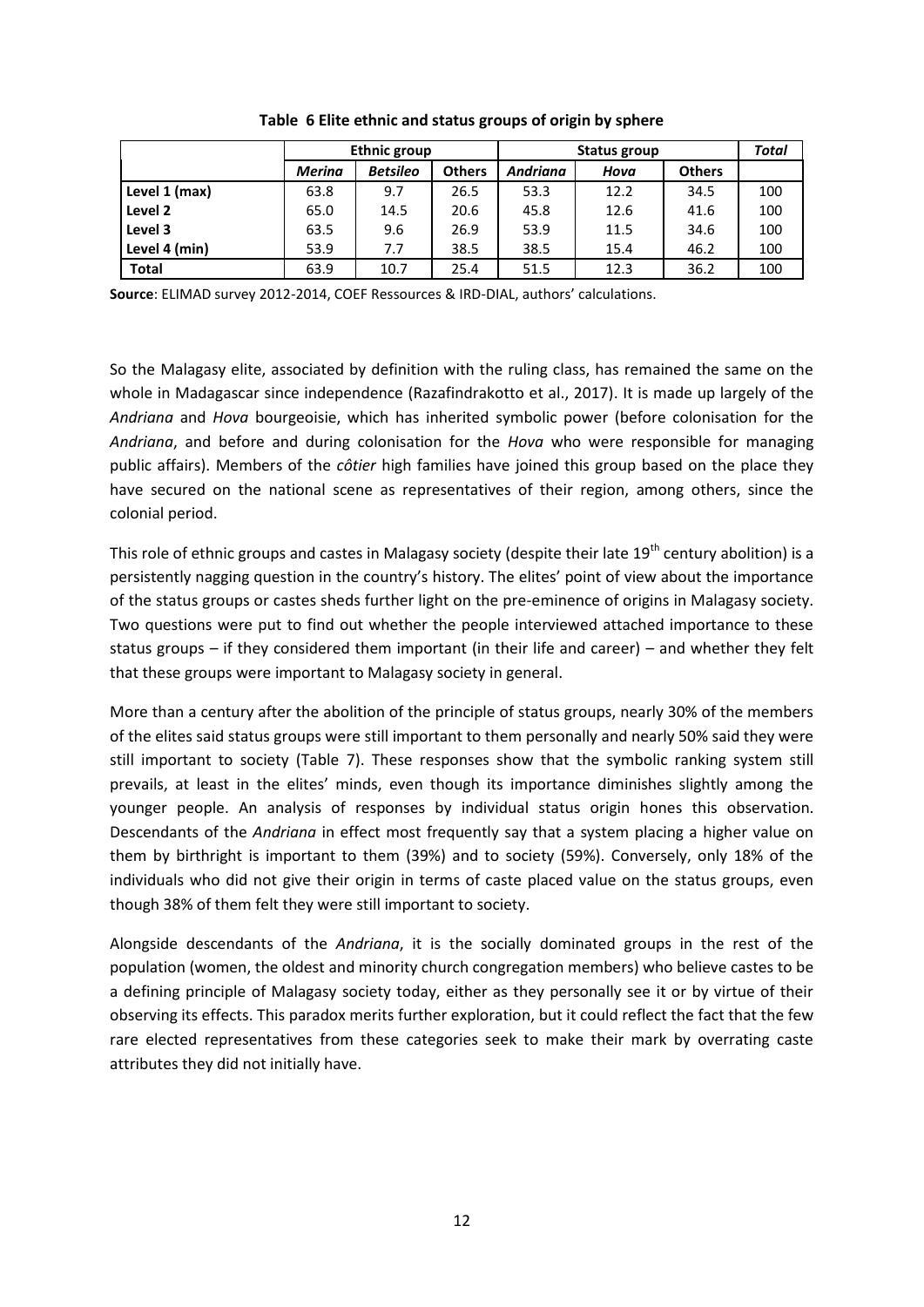| Castes are | Caste of origin |        |           | Religion |             |        |      | Gender | Age  | Total |
|------------|-----------------|--------|-----------|----------|-------------|--------|------|--------|------|-------|
| important  | Andriana        | Hova I | Others II | Catholic | <b>FJKM</b> | Others | Men  | Women  | $45$ |       |
| To you     | 39.4            | 19.5   | 18.0      | 25.5     | 29.3        | 34.8   | 27.6 | 35.6   | 24.9 | 29.2  |
| To society | 58.6            | 46.3   | 38.1      | 46.5     | 51.1        | 52.6   | 47.4 | 58.5   | 48.0 | 49.7  |

#### **Table 7 Elite opinions of the importance of status groups**

**Source**: ELIMAD survey 2012-2014, COEF Ressources & IRD-DIAL, authors' calculations.

In general, although the elites' statements somewhat play down the importance of status groups (only a minority openly feel they still carry weight today), the strong presence of the *Andriana* in this group tends to suggest that the *Andriana*'s strategies to preserve their power or influence are not overt.<sup>8</sup>

#### **Box 4**

#### **Highly sensitive questions: minimise non-responses and guarantee reliability**

How can a satisfactory response rate and honest answers be obtained to such sensitive subjects when respondents at the top of the social ladder may feel they do not have time to waste on answering a statistical survey or may have good reason not to want to divulge their resources. Special strategies specific to the field of study had to be put in place to address these issues.

Firstly, ELIMAD targets elites: only a "horizontal" relationship is possible (elites talking to elites). Given that elites like to cultivate their own small world (as this article's network analysis clearly confirms), interviewers were chosen from among the members of the elite itself. This choice makes it harder for respondents to dismiss the interviewer out of hand, which would have been a natural tendency with an average interviewer. Secondly, the ELIMAD questionnaire is particularly long (two hours on average). The opportunity cost of the time spent answering the questions is very high. Consequently, despite all the respondents being connected, interviews can only be conducted face to face. The few attempts to proceed otherwise (submitting or e-mailing the questionnaire) came to nothing. Thirdly, ELIMAD deals with highly sensitive questions, especially the question of network and social capital. Respondents are asked to provide a list of all their connections and a maximum of personal characteristics. Not only is such a procedure terribly intrusive, but it also bears a certain number of negative connotations. The idea of elite collusion via their networks is quite common. So a relationship of absolute trust is needed between interviewer and respondent. Only an interviewer who is not only a member of the elite, but also known (or recommended) to the respondent will be able to obtain honest answers.

These three main strategies were applied successfully to limit total and partial non-response rates. Other approaches were also used. For example, emphasis on the esteem of being chosen as part of the elite, akin to other public figures, made the survey a mark of elite membership. In addition, reference to the long-standing credibility of the team of researchers served as a guarantee of data confidentiality.

However, these instructions were not always applied to the letter. In a certain number of cases, the chosen strategies are double-edged and a choice has to be made. For example, some respondents find it easier to confide in a friend or relation than a stranger. In other cases, it is easier to talk to an anonymous stranger to prevent the family from finding out certain personal details and possibly arousing jealousy. Intimate knowledge of the "terrain" means the strategy can be adjusted on a case-by-case basis to the known or presumed circumstances. This meticulous high-end "tailoring" obviously raises the question as to whether the survey can be replicated in other contexts.

1

 $^8$  See, for example, the importance of things "left unsaid" as highlighted by the qualitative interviews.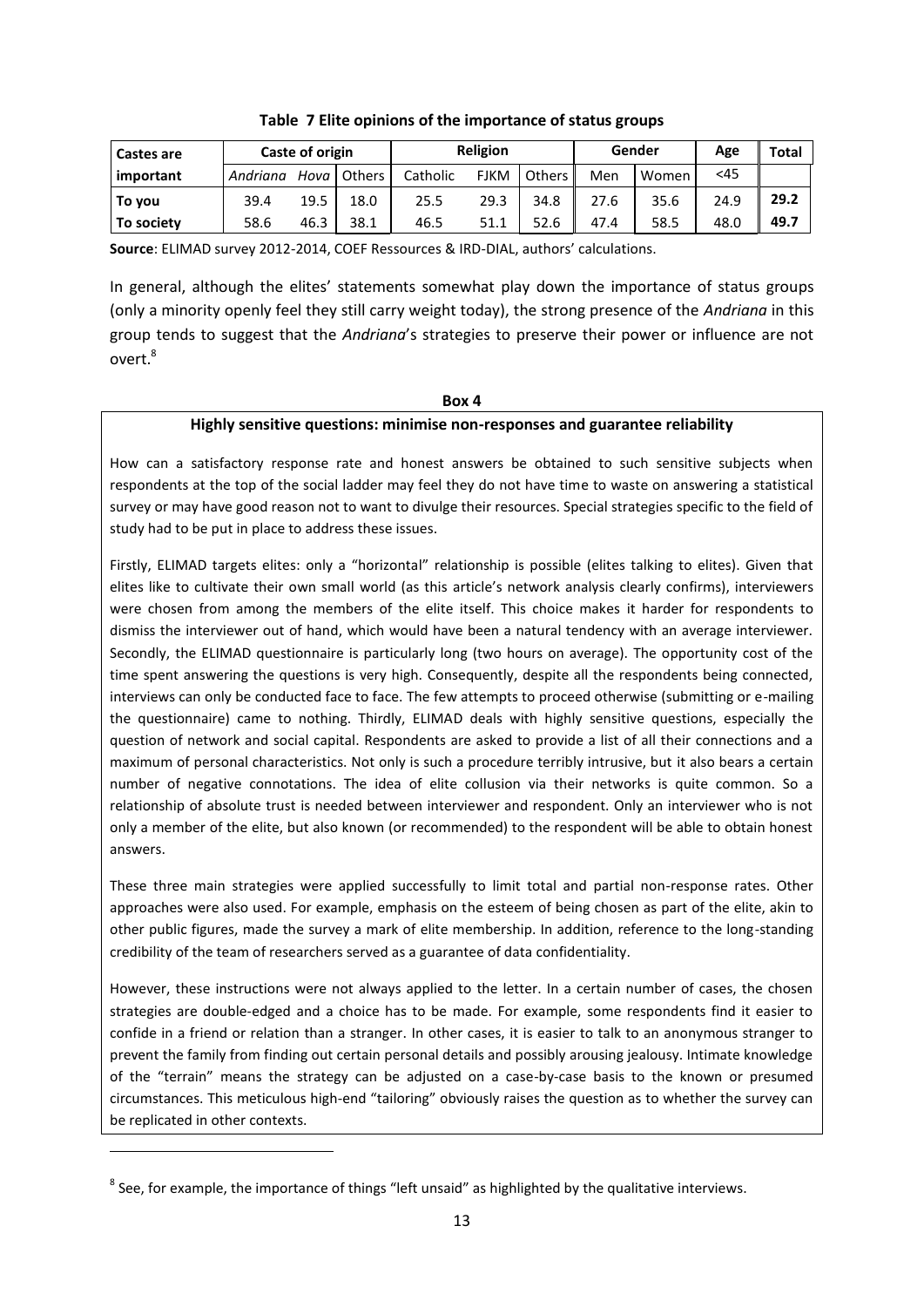#### *II.- Strategies to access the spheres of power and remain in power*

The elites' sociodemographic profile has already turned up certain particularities in their strategies to access the spheres of power. One of the pillars is investment in higher education, facilitated when parents have the financial and human resources. This mechanism already gives family origin and entourage a key role in access to the elite circle. Yet the group's formation in a relatively closed configuration does not channel through this path alone. The significant proportion of descendants of the *Andriana*, the highest status group in the day of the kingdoms, tends to point at the same time to an implicit or explicit social reproduction strategy. This status strategy applies from generation to generation, nurturing the persistence of hierarchical distinctions all the more sacred in that they are rooted in the past. Membership of a status group can therefore form a resource to control power by restricting access to birthright heirs.

The first part of this article sheds some light on the strategies that may have been used by the elite class to reach their high position on the power ladder. This second part sets out to explain the mechanisms behind them and measure their effects. Do the elites form a homogeneous selfreproducing group? Is the elite reproduction process really essentially family based? Can a particular career path explain elite access to the spheres of power? Do members of the elite have a large network of contacts or relations in the different spheres of power? And to what extent is this social capital used to climb the ladder? The answers to these questions will provide a gauge of social fluidity, of the nature and reach of elite practices for occupying different fields of power.

#### *IIA. - Elite social reproduction: a growing phenomenon?*

**.** 

First of all, access to elite status may stem more or less directly from parental lineage. In the case of Madagascar, there is clear evidence of a family-based elite social reproduction mechanism. Nearly half (46%) of the elites have at least one parent who is (or was) a member of the elites (Table 8). And note here that these figures are largely underestimated due to the way the survey put the question.<sup>9</sup> This phenomenon is more marked among the younger generations. Those whose parents are or were members of the elites represent respectively 44% of the 46-55 year olds, 60% of the 36-45 year olds and 63% of the under-35s. This observation can be interpreted in two potentially interrelated ways: either individuals with non-elite ascendants take more time to attain positions of responsibility or this reproduction phenomenon is growing over time.

 $9$  The survey asked respondents for their parents' exact occupation. These occupations were coded and the coding used to calculate the column's figures. This calculation in principle underestimates the number of "hereditary elites" due to the fact that occupation is not the only elite membership criterion, particularly among women.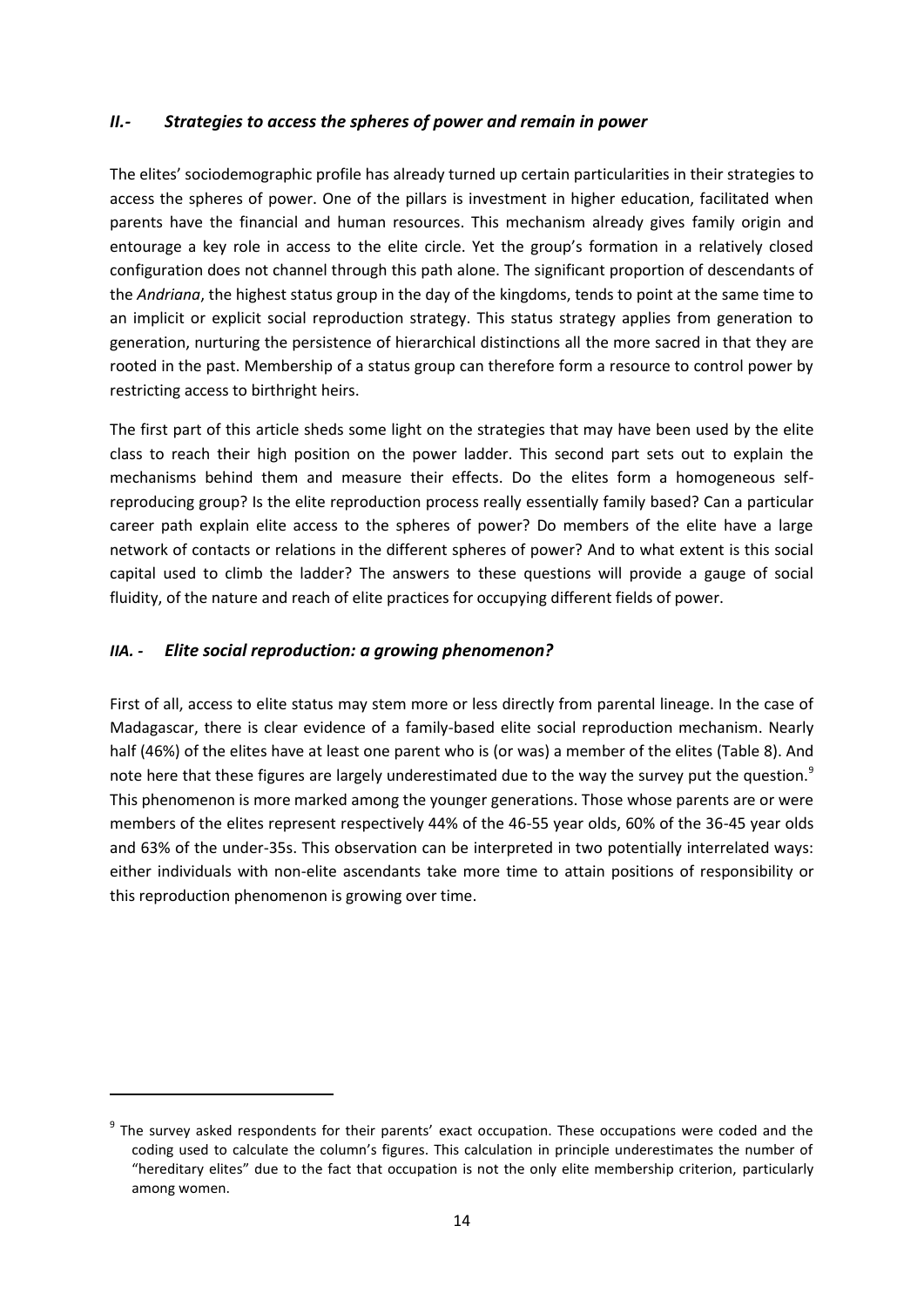| $\frac{9}{6}$  | At least one parent a member<br>of the elites | Both parents members of the elites |
|----------------|-----------------------------------------------|------------------------------------|
| Under 35 years | 63.3                                          | 27.9                               |
| 36-45 years    | 59.8                                          | 18.1                               |
| 46-55 years    | 44.4                                          | 5.4                                |
| 56-65 years    | 35.9                                          | 4.2                                |
| Over 65 years  | 38.7                                          | 2.8                                |
| Total          | 46.1                                          | 9.1                                |

#### **Table 8 Elite reproduction and growth over time**

*Source*: ELIMAD survey 2012-2014, COEF Ressources & IRD-DIAL, authors' calculations.

Nevertheless, a comparison of the weight of "hereditary elites" (descendants of the elite groups) among 56-65 and 46-55 year olds (age brackets old enough to have reached positions of responsibility in their careers) suggests that the reproduction mechanism applies more to the younger category (36% among the 56-65 year olds as opposed to 44% among the 46-55 year olds). This observation tends to lend support to the second hypothesis that the elite reproduction phenomenon is gaining ground with time. Yet whichever hypothesis is taken, access to power in each case proves easier for descendants of elites, corroborating that a family-based reproduction process is indeed at work.

This phenomenon concerns all the spheres of power, even though descent has more of a hand in access to some than others. The reproduction mechanism plays a particular role in access to economic power (52% of elites in business circles are descendants of elites, with the percentage standing at 68% among the under-46s; Table 9). It is also pronounced among elites working in international organisations (respectively 54% descendants of elites and 64% among the under-46s).

| Elite spheres $(\%)$      | At least one elite parent | <b>One elite parent</b> (for $<$ 46 years) |
|---------------------------|---------------------------|--------------------------------------------|
| <b>Public institution</b> | 45.1                      | 60.4                                       |
| Army                      | 38.2                      | 53.8                                       |
| Civil society             | 46.2                      | 55.3                                       |
| Political party           | 48.7                      | 57.1                                       |
| Elected office            | 37.1                      | 57.1                                       |
| Government                | 43.8                      | 55.6                                       |
| Corporations              | 52.3                      | 68.3                                       |
| International             |                           |                                            |
| organisations             | 53.6                      | 64.3                                       |

#### **Table 9 Elite reproduction by category**

*Source*: ELIMAD survey 2012-2014, COEF Ressources & IRD-DIAL, authors' calculations.

With their investment in school and capacity for a level of education largely above the Malagasy average (including studying abroad), it is relatively easy for the children of elites to attain privileged positions in the different spheres of power. So it is not surprising to find the same family names since independence in the ruling class. There is no shortage of descendants of dignitaries of the First Republic in the political class. Granted, new names appear, but by and large an oligarchy made up of a bourgeois elite, including *côtier*, already in position following independence still holds an important place today (Fremigacci, 2014; Razafindrakoto et *al.*, 2017).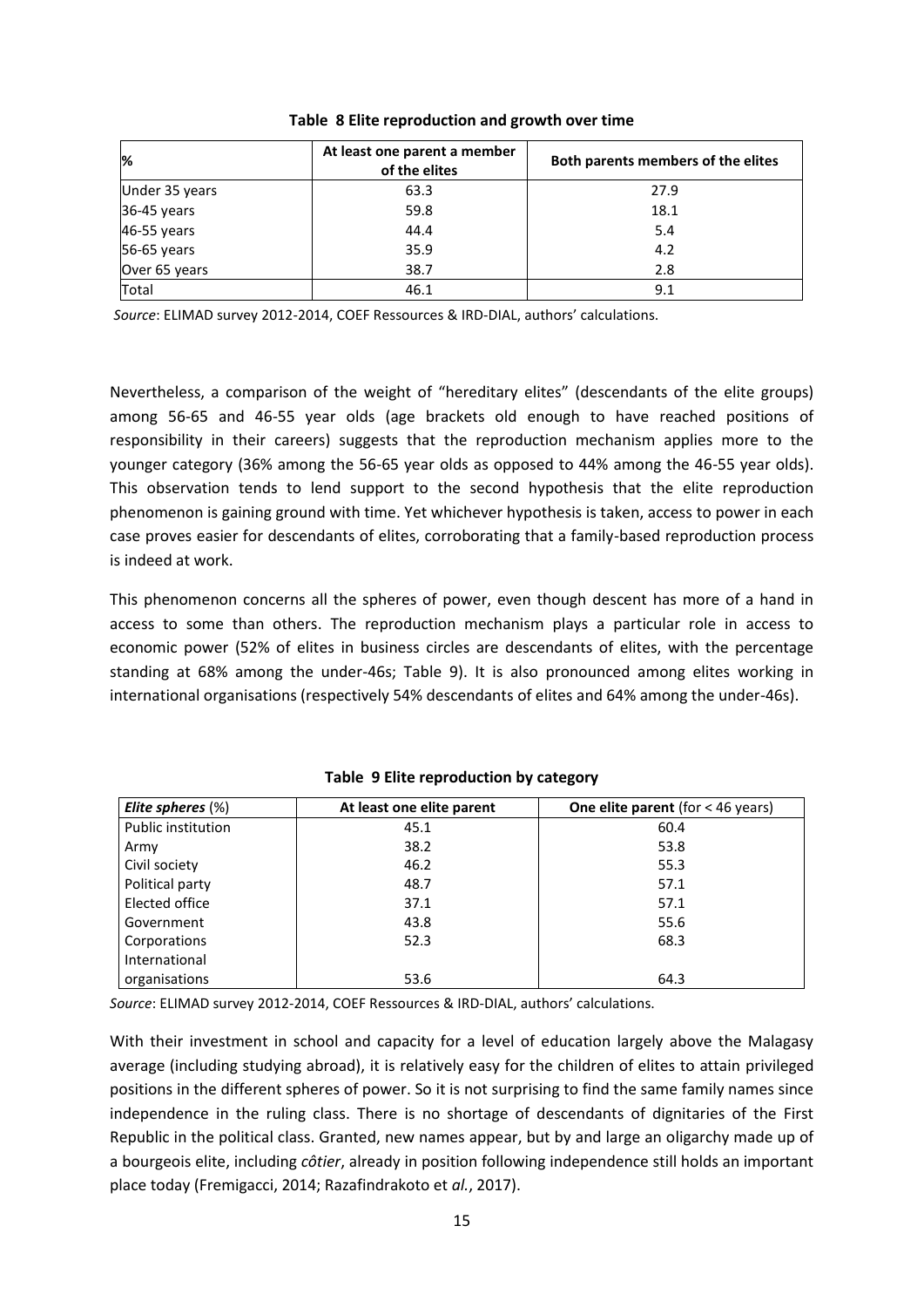### *IIB. - Straddling positions of power: a strategy to expand and diversify the spheres of influence?*

The hypothesis is that a strategy known as "straddling" positions of power, as illustrated by Médard (1992), might be used to attain and remain in the highest social positions. The survey of elites in Madagascar can test this hypothesis in concrete terms. We take the elites' paths to analyse the extent to which they simultaneously hold positions of responsibility in different spheres of power.

This straddling strategy is clearly in use among the members of the elite in Madagascar. Nearly half (49%) simultaneously held positions of responsibility in at least two different spheres at the time of the survey and 20% held positions of responsibility in three different spheres (Table 10). When the analysis is extended to entire careers starting with the first position of responsibility, the elites expand and diversify their power by means of their past and present involvement in different spheres: 84% have held high-ranking positions in at least two spheres, nearly two-thirds in at least three spheres and 41% in at least four different spheres. Hence concurrent positions or duties prove not only to be widespread practice, but also appear to go hand in hand with a strategy to diversify their footholds as time goes on.

| Concurrent positions in the past/career | <b>Concurrent positions today</b> |                         |      |
|-----------------------------------------|-----------------------------------|-------------------------|------|
| Involved in past or present in<br>%     |                                   | Involved in present in: | %    |
| At least 2 spheres                      | 84.4                              | At least 2 spheres      | 48.7 |
| At least 3 spheres                      | 64.5                              | At least 3 spheres      | 19.9 |
| At least 4 spheres                      | 40.7                              | At least 4 spheres      | 6.8  |
| At least 5 spheres                      | 21.7                              | One sphere only         | 44.4 |
| At least 6 spheres                      | 10.7                              | No spheres              | 6.9  |

**Table 10 Concurrent positions in different spheres of power** 

*Source*: ELIMAD survey 2012-2014, COEF Ressources & IRD-DIAL, authors' calculations.

Whether social capital is used to control, close doors or build solid bridgeheads, it guarantees advancement up the ladder to individuals, and friends and family alike. Use of this straddling strategy lends support to the hypothesis of at least partial elite capture of the spheres of influence. We measure the repercussions of such a strategy on the concentration of power. Its implications are far reaching in that it extends from the positions held by the elites themselves to those held by friends and family, as we will see in the following. Diagram 4 presents a stylised chart of these overlaps between elite spheres in the case of Madagascar.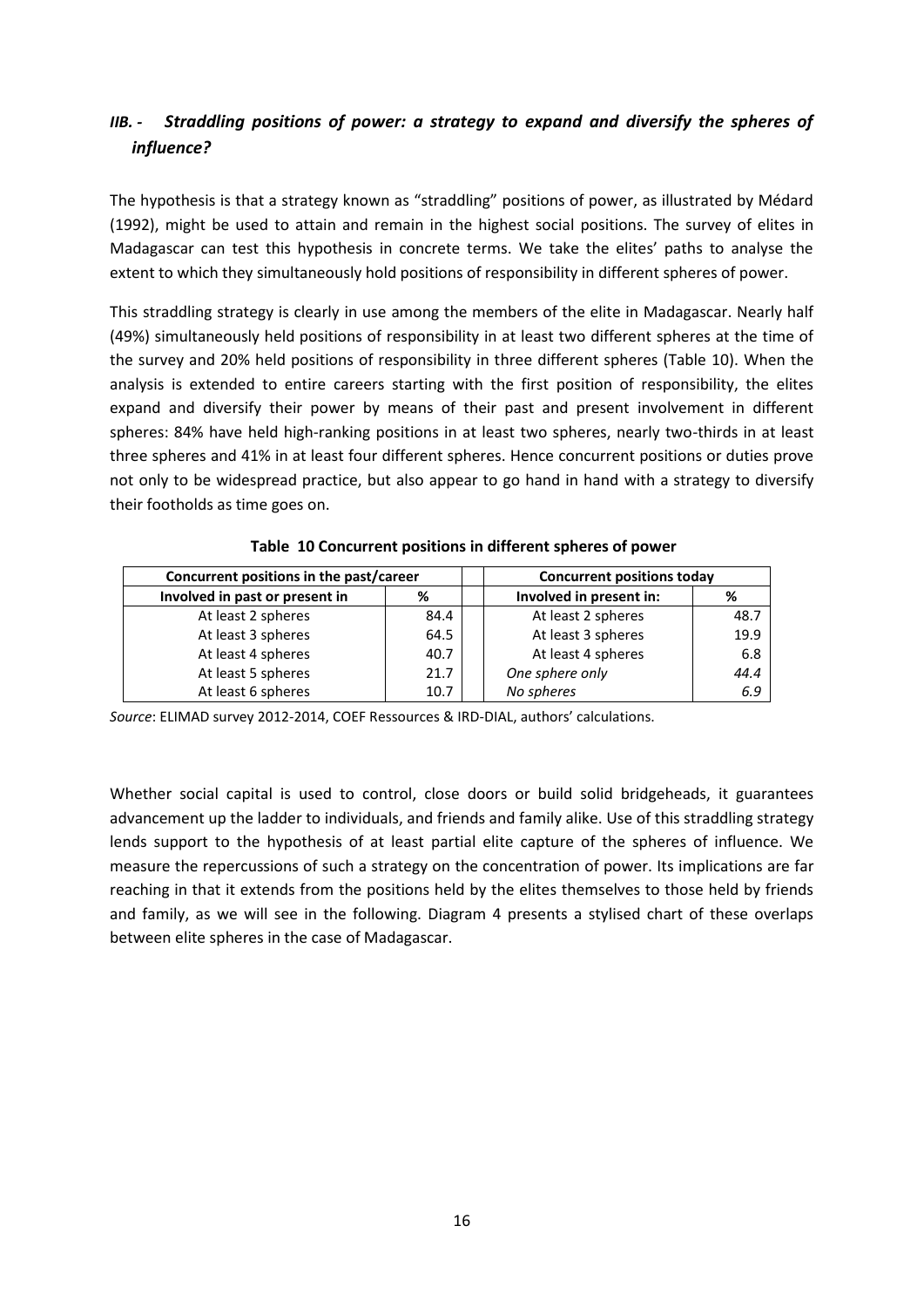**Diagram 1 Distribution of power and interactions between different groups of players**



**Source**: Authors.

**.** 

#### *IIC. - Elite network structure and size*

The elites typically display a very high rate of participation in associative structures, as clearly shown by a comparison of membership rates across all associations combined. Whereas around just 20% of the population as a whole say they are members of an association (Razafindrakoto et *al.*, 2017), the rate tops 80% among the elites (Table 11). Is this intensity of social activity a specific strategy to access and remain in power? The characteristics of the associations in which the elite class is involved shed some light on the stated and implicit objectives of membership. One-fifth of the elites are involved (or have been involved) in service associations (Lion's Club, Rotary Club, etc.), 46% are (or have been) in hometown associations<sup>10</sup> and 10% say that they belong (or have belonged) to a Masonic organisation. $^{11}$  Aside from their engagements and services, these elite choices to join associations confined exclusively to a small circle of individuals – since members can only be coopted – are not disinterested and exhibit a volition to cultivate their own small world.

 $10$  Associations based on a shared geographical origin. This origin is generally a hill standing in veiled terms for a status position.

 $11$  In view of the fact that secrecy is the rule of Freemasonry, the elites who answered "don't know" (rather than give a negative answer) to the question as to whether they belonged to a Masonic organisation implicitly acknowledged being members of one.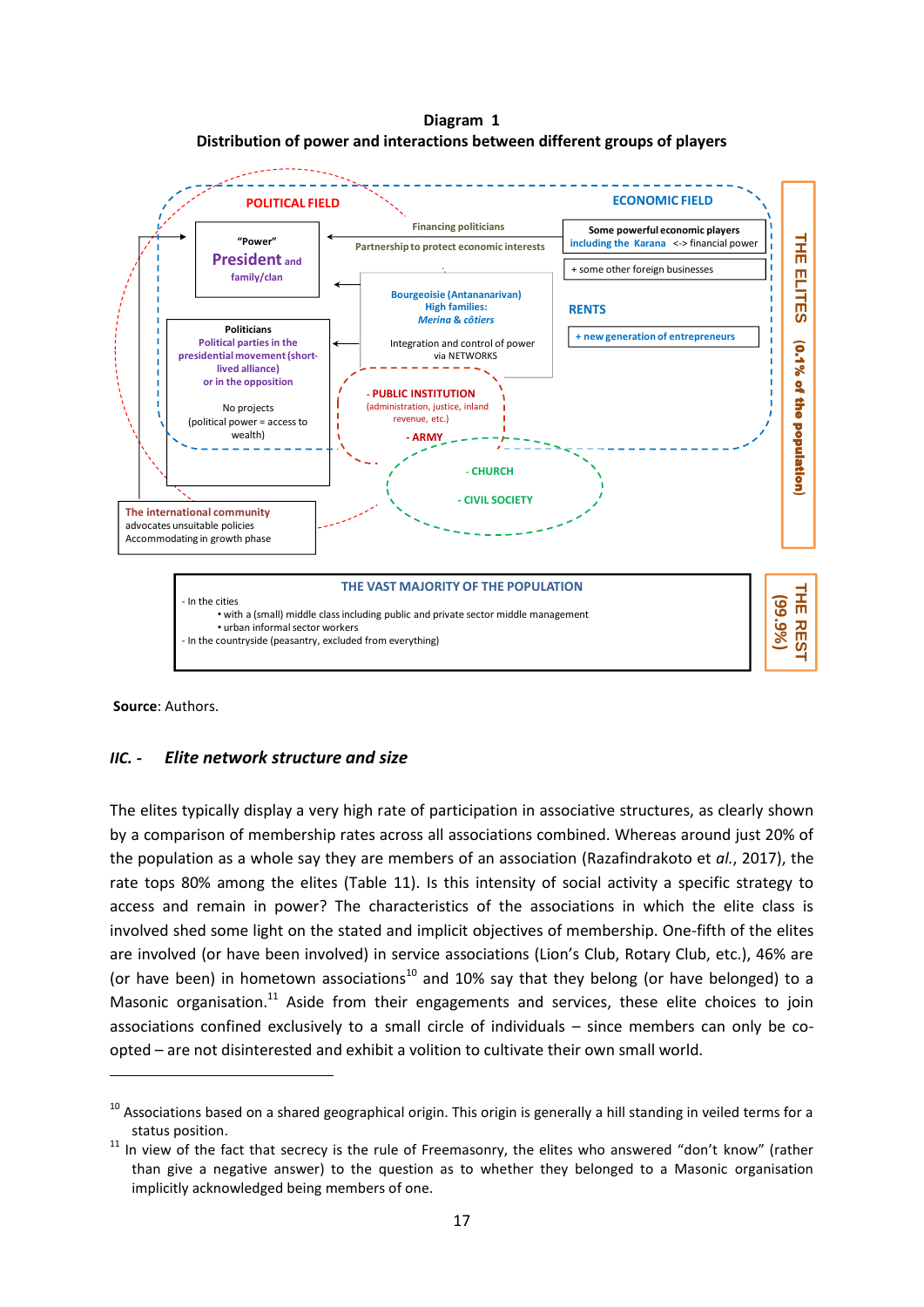Descendants of the *Andriana* stand out with a higher rate of associative participation (83%), especially in hometown associations. In particular, nearly twice as many join Masonic lodges, even though membership only concerns a minority (14% as opposed to less than 8% on average for the "others"). The higher percentage of hometown association members among the "others" may be due to the fact that the majority of these ethnic groups are based in the capital, far from their home regions. Yet this rate could also be an explanatory factor for their position among the elites. Participation in this type of association provides a ticket to approach members who might afford a way in to a position of power.

|                          | Status group of origin |      |               | <b>Ethnic group</b> |                 |               | Gender | Total   |      |
|--------------------------|------------------------|------|---------------|---------------------|-----------------|---------------|--------|---------|------|
| Member of:               | Andriana               | Hova | <b>Others</b> | Merina              | <b>Betsileo</b> | <b>Others</b> | Men    | Women I |      |
| <b>All associations</b>  | 82.9                   | 70.7 | 80.9          | 76.5                | 82.2            | 90.6          | 80.5   | 81.5    | 80.7 |
| Service associations     | 20.0                   | 18.9 | 17.7          | 18.2                | 19.8            | 20.9          | 18.3   | 22.1    | 19.1 |
| Hometown<br>associations | 47.7                   | 33.6 | 48.9          | 33.7                | 60.4            | 72.4          | 48.4   | 38.6    | 46.4 |
| Freemasonry              | 13.9                   | 5.7  | 7.8           | 10.8                | 9.3             | 11.1          | 10.4   | 11.8    | 10.7 |

**Table 11 Associative involvement by status group, ethnic group of origin and gender**

**Source**: ELIMAD survey 2012-2014, COEF Ressources & IRD-DIAL, authors' calculations.

Associative enrolment, hence networking, strategies differ by gender. Female members of the elite are found relatively more in service associations (22% vs. 18% for the men) and less frequently in hometown associations (39% compared with 48%).

The elites who have (or have had) a role in the political sphere differ in terms of their much higher rate of involvement in associations in general (87% vs. 81% on average), in hometown associations (67% as opposed to 46% on average) and in Freemasonry (14% compared with 11% on average; Table 12). These findings tend to confirm that there is a specific link between associative participation and access to political power. The elites – especially political elites – consequently appear to be in a position to benefit from support and forms of legitimation by means of their membership in these circles.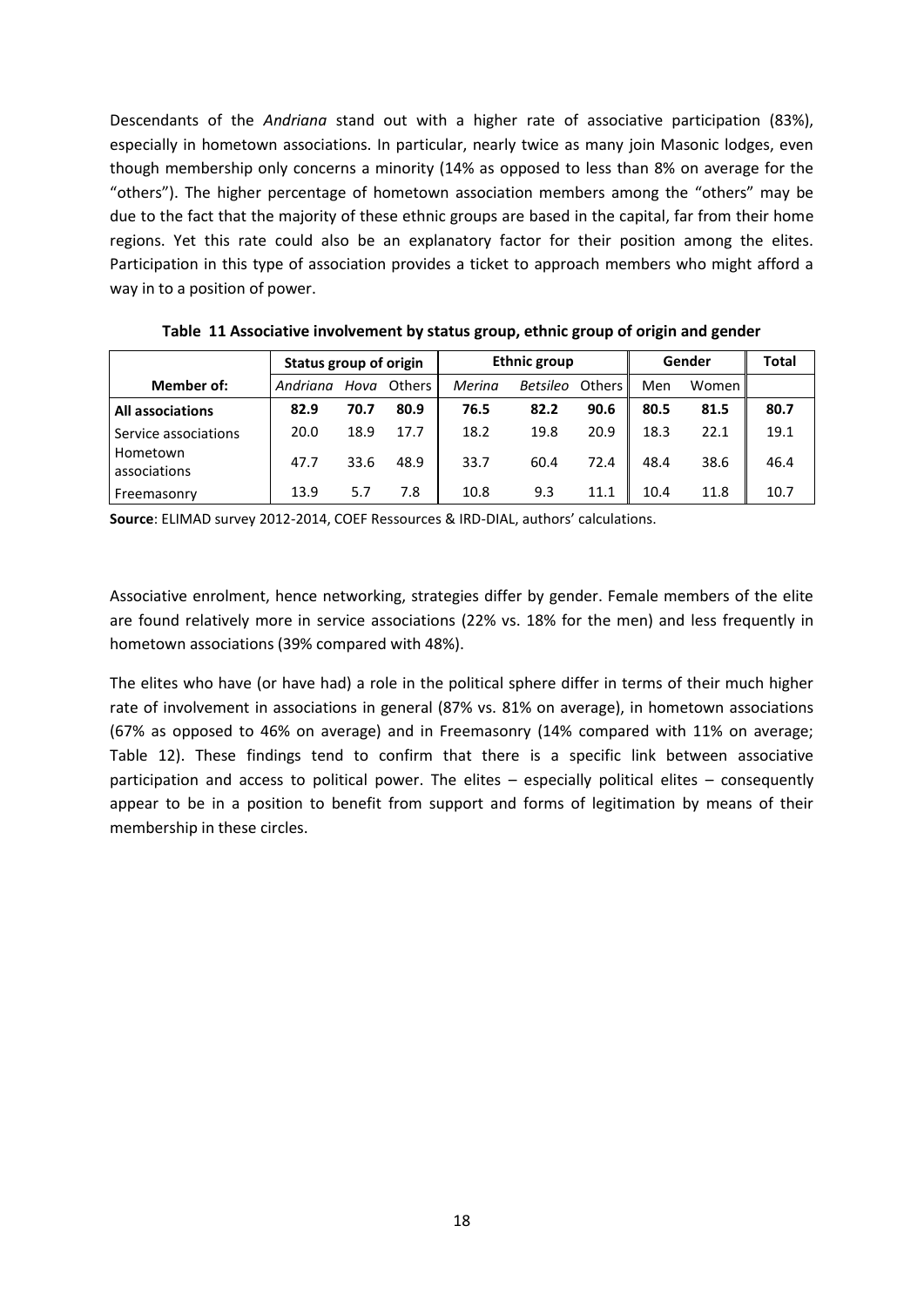| <b>Elite sphere</b>     | <b>Political sphere</b> | Economic<br>sphere | <b>Public</b><br>institution | <b>Others</b> | <b>Total</b> |
|-------------------------|-------------------------|--------------------|------------------------------|---------------|--------------|
| <b>All associations</b> | 86.6                    | 77.0               | 76.2                         | 83.3          | 80.7         |
| Service associations    | 19.9                    | 26.3               | 14.7                         | 15.4          | 19.1         |
| Hometown associations   | 67.2                    | 33.5               | 41.0                         | 41.3          | 46.4         |
| Freemasonry             | 13.9                    | 12.7               | 7.5                          | 8.4           | 10.7         |
|                         |                         |                    |                              |               |              |
| Level of power          | Level $1$ (max)         | Level 2            | Level 3                      | Level 4 (min) | <b>Total</b> |
| <b>All associations</b> | 83.4                    | 75.7               | 73.1                         | 46.2          | 80.7         |
| Service associations    | 20.4                    | 17.4               | 11.8                         | 0.0           | 19.1         |
| Hometown                |                         |                    |                              |               |              |
| associations            | 48.7                    | 40.2               | 42.0                         | 38.5          | 46.4         |
| Freemasonry             | 12.6                    | 7.0                | 0.0                          | 7.7           | 10.7         |

|  |  | Table 12 Associative involvement by sphere and level of power |  |  |
|--|--|---------------------------------------------------------------|--|--|
|--|--|---------------------------------------------------------------|--|--|

**Source**: ELIMAD survey 2012-2014, COEF Ressources & IRD-DIAL, authors' calculations.

The connection between social engagement and access to power is confirmed above all by the fact that extent of involvement in associations tends to rise with the level of power. A full 83% of the elites on the highest rung of the power ladder (Level 1) are or have been members of an association, while 49% are enrolled in a hometown association and 13% are involved in Freemasonry (compared with 46%, 29% and 8% respectively for those on the lowest rung of the ladder). The question could well be raised as to the direction of the causality, since a high-ranking position may smooth entry into the most exclusive associative circles. Yet given the constraints of associative involvement, it is more than probable that membership meets instrumental goals rather than simply altruistic ends. The associative environment framework strengthens connections that can be used in strategies to get on, stay on and climb the power ladder.

Elite networks are not restricted to the network created by participation in the abovementioned associations. They can be driven as much by individual, family and professional connections as by contacts made at school (alumni association or children's school), religious affiliations, sports, etc. This range of possible places where social capital can be created, sustained and cultivated gives an idea of the relationships on which elites can potentially draw. That is not to say that frequenting the same places necessarily creates a relationship of trust and assimilation of an acquaintance into a close-knit circle. The automatic development of connections is actually less evident here in that the Malagasy population appears to have a low level of interpersonal trust (Razafindrakoto et *al.*, 2017) and the elites, compared with the populace, are even more distrustful (19% of elites say that most people can be trusted, while the equivalent percentage is 26% for the population as a whole).

Is the climate of wariness of others an obstacle to building and cultivating networking connections? The structure and size of the elite networks leaves no doubt as to their actual reach. The elites have at least one elite contact (person in a position of responsibility whom they can potentially call directly) in one of the different spheres of power. For example, 82% have a contact in their phone book who has (or has had) responsibilities in a public institution. A total of 85% have acquaintances who hold or have held a government position (Table 13) and 73% have contacts in the business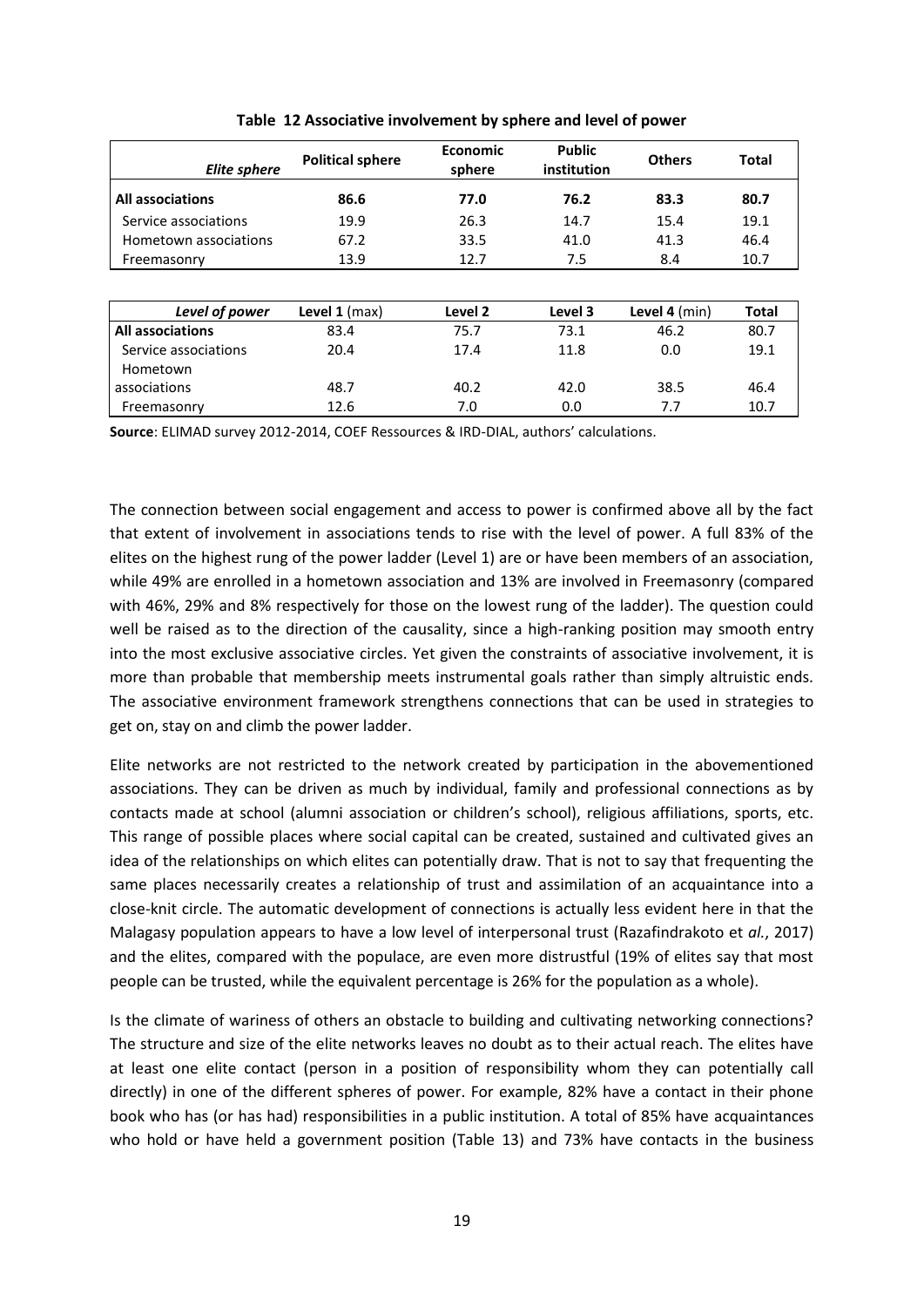world. The contacts in these three spheres are also called upon the most to request and obtain assistance, reflecting the potential use of this network for instrumental ends.

| Contacts, friends and family in the following spheres (%) | At least one contact |
|-----------------------------------------------------------|----------------------|
|                                                           |                      |
| Government                                                | 84.5                 |
| <b>Public institutions</b>                                | 82.1                 |
| Corporations                                              | 73.2                 |
| Army                                                      | 67.7                 |
| International organisations                               | 60.2                 |
| Civil society                                             | 59.9                 |
| Political parties                                         | 58.3                 |
| Elected office                                            | 54.3                 |
| Religious institutions                                    | 54.1                 |
| In at least one sphere                                    | 100                  |

**Table 13 Network of elite contacts in different spheres of power**

**Source**: ELIMAD survey 2012-2014, COEF Ressources & IRD-DIAL, authors' calculations. **Note**: 85% of elites in general have contacts in government.

In keeping with the previous observation of the political elites' particular trait of associative involvement, they also have the densest network. The elites who have (or have had) a role in the political sphere differ from the other elite categories in that they have an even richer network. On average, they post a higher number of connections in the elite class, a higher number of close or very close relationships among these connections, a wider range of spheres to which the members of their network belong, more connections with whom they are very frequently in contact (at least weekly), and a higher number of connections who have assisted them at least once.

The importance of social capital in opening the door to the highest-ranking positions of power is also borne out. The higher an individual on the ladder of power, the richer his or her network as defined by the different chosen measurement criteria (number of connections, closeness, range of spheres to which network members belong, frequency of contacts, and assistance provided or not). The average number of connections cited hence increases from 7 on the lowest rung of the power ladder to 16 at the top, and the average number of connections who have provided assistance rises from 6 to 12.5 (Table 14).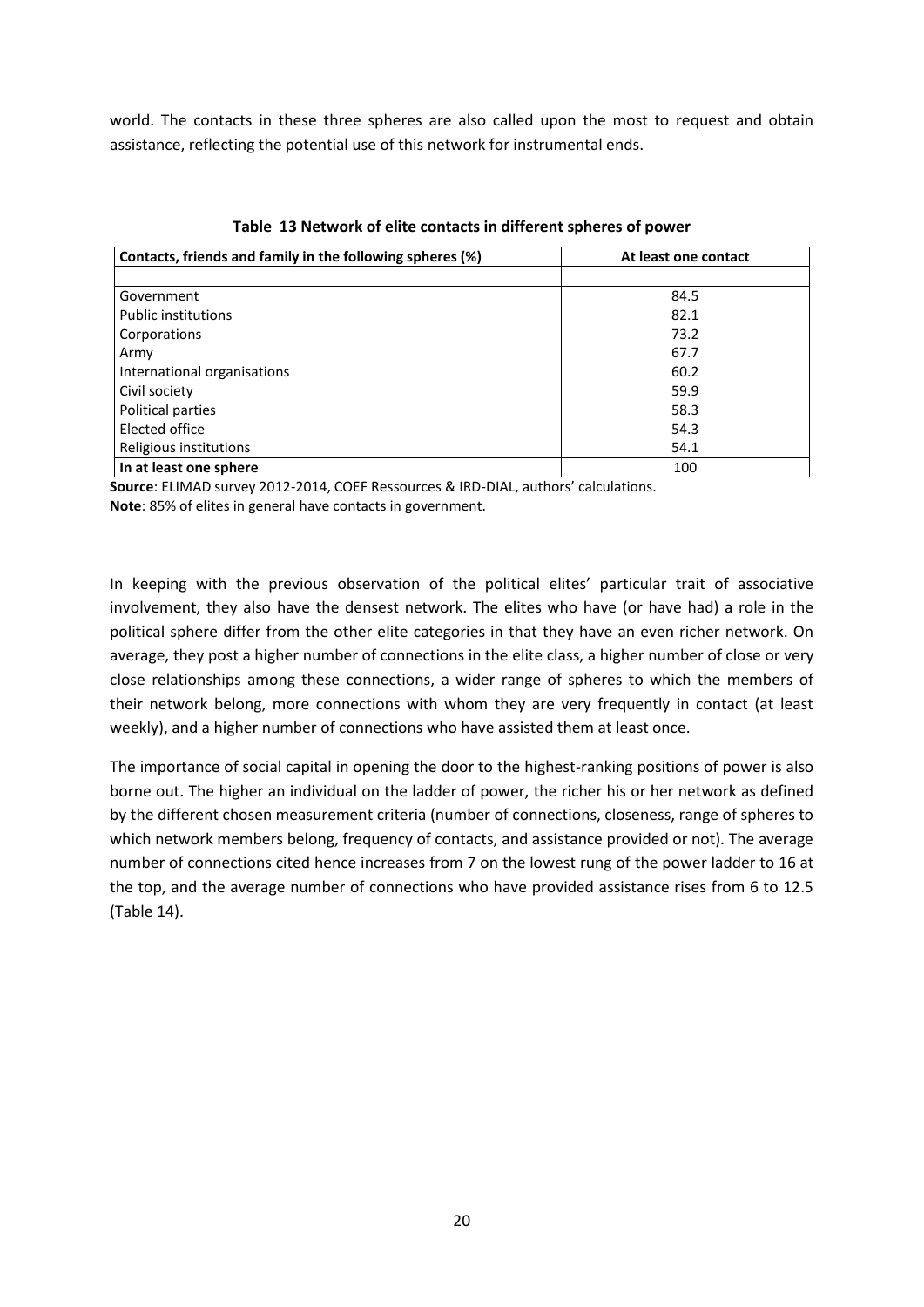|                           | Average number of connections in the elite network |           |         |                      |                        |  |
|---------------------------|----------------------------------------------------|-----------|---------|----------------------|------------------------|--|
|                           |                                                    | No. close |         | No. connections with | <b>No. connections</b> |  |
|                           | No.                                                | and very  | No.     | at least weekly      | who have helped        |  |
| <b>Spheres</b>            | connections                                        | close     | spheres | contact              | at least once          |  |
| <b>Political sphere</b>   | 16.2                                               | 14.6      | 6.4     | 3.2                  | 12.7                   |  |
| <b>Economic sphere</b>    | 15.4                                               | 12.9      | 6.1     | 2.6                  | 11.7                   |  |
| <b>Public institution</b> | 13.4                                               | 12.1      | 5.5     | 2.6                  | 11.3                   |  |
| <b>Others</b>             | 14.9                                               | 12.8      | 6.1     | 2.4                  | 11.8                   |  |
| Level of power            |                                                    |           |         |                      |                        |  |
| Level $1$ (max)           | 15.8                                               | 13.8      | 6.2     | 3.1                  | 12.5                   |  |
| Level <sub>2</sub>        | 13.6                                               | 12.1      | 5.6     | 2.1                  | 10.9                   |  |
| Level 3                   | 10.9                                               | 9.5       | 5.2     | 1.3                  | 8.3                    |  |
| Level $4$ (min)           | 7.3                                                | 6.4       | 4.3     | 1.1                  | 5.7                    |  |
| <b>Total</b>              | 15.0                                               | 13.1      | 6.0     | 2.7                  | 11.9                   |  |

**Table 14 Importance of the elite network by sphere and level of power** 

**Source**: ELIMAD survey 2012-2014, COEF Ressources & IRD-DIAL, authors' calculations.

Here again, the question arises as to the direction of the causality. Is it access to political power, or high-ranking positions, that provides the means to develop and enrich an elite network or is it the richness of the network that facilitates access to the political sphere and advancement on the power ladder? We do not endeavour to test these hypotheses as such (given the endogeneity constraints inherent in this type of question when using econometric models). However, as with the abovementioned question of associative involvement, we can venture that the most probable hypothesis is two-way causality. The network is both a cause and an effect in the process of getting on, staying on and climbing the power ladder.

#### *III.- A system of values and representations conducive to development?*

The previous analyses clearly show that the elites in Madagascar form an extremely airtight world largely disconnected from the vast majority of the population. They use all the resources at their disposal to ensure their reproduction as a dominant group at the apex of the social hierarchy. If the system breathes at all, it is essentially internally (between the different spheres of power) as individuals juggle with a certain amount of give between one field and another. However, the elite world's borders are well guarded by strategies designed to limit and control newcomers' access to power. This modus operandi of preserving privilege is in itself already at odds with the principles of meritocracy and equal opportunities on which modern democratic societies are supposed to be founded. The question then is whether this exclusive club is driven by a system of specific, explicitly elitist values or whether it acts behind the scenes, under cover of more collectively shared representations. Basically, what are the elites' stated values in terms of organisation and goals for Madagascar and are they conducive to development?

In line with the previous analyses, here we compare the elites' opinions with the rest of the population on a certain number of key questions: adherence to democracy, the main development obstacles and priorities, and assessment of the different historical periods. This exercise naturally draws on the results of the ELIMAD survey, but compares them here with the CITMAD survey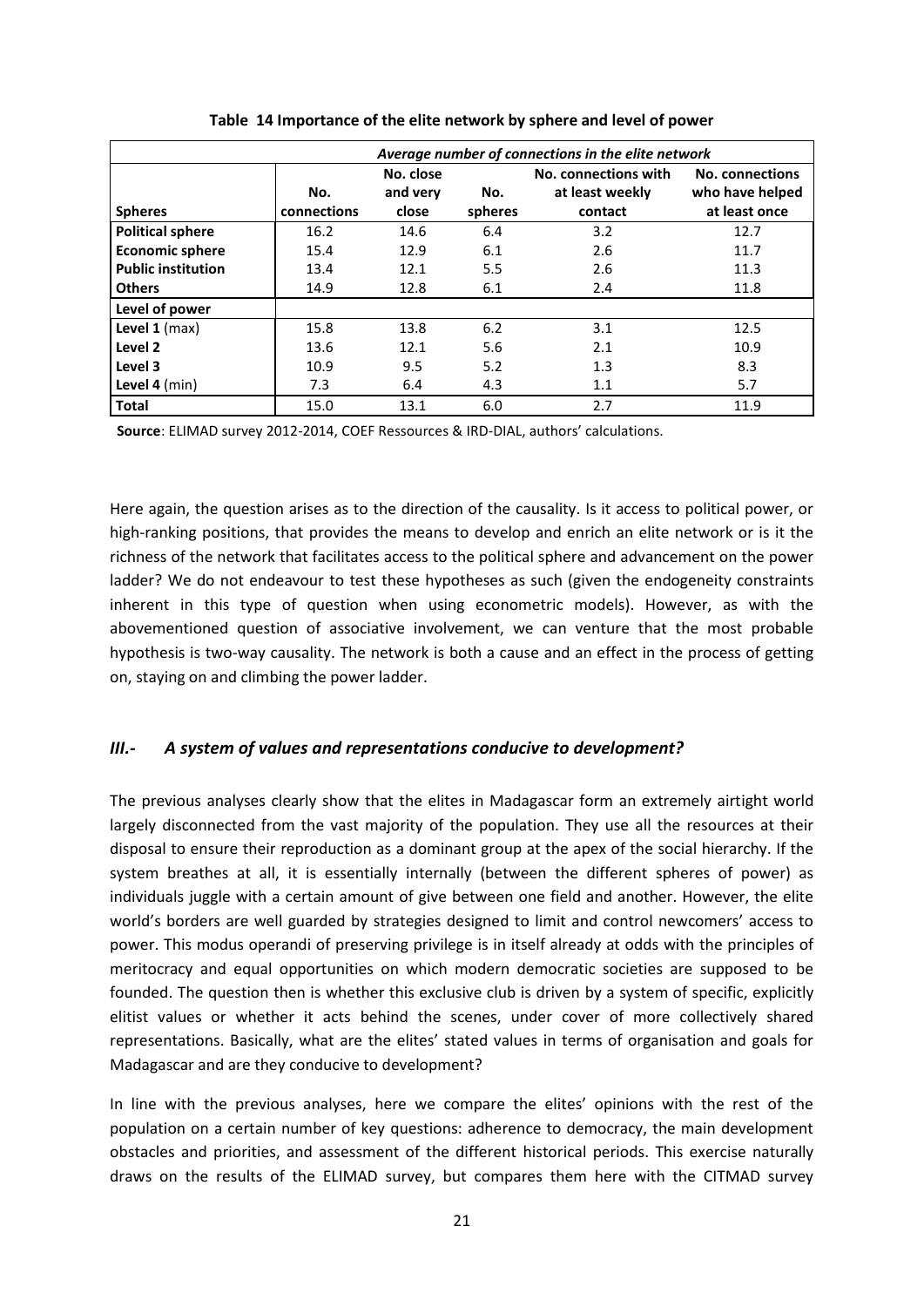presented in the introduction. A number of identical questions, with exactly the same wording, were put in mirror fashion by both surveys to identify points of agreement and disagreement between elites and the general public in order to ascertain democratisation and development hindrances and potential drivers.

#### *IIIA. - Mixed attitudes to democratic principles*

Attachment to democracy is far from massive even though it meets with the approval of the majority of the elites. A "mere" 55% of elites consider that, "Democracy is preferable to any other form of government." The percentage even falls to 46% among the business elites (Table 15). A significant proportion feel that, "A non-democratic system may be preferable in certain circumstances," (36% of all elites and 45% of business elites).

The question as to whether the elites are more attached to democracy than the rest of the population is far from straightforward. On the one hand, 26% of the general public say that the type of government does not matter to them (as opposed to 6% of the elites). These people would appear to expect nothing (any longer) from government. On the other hand, 82% of those who believe the form of government is important look to democracy, which is the case with just 60% of the elites. This suggests that a higher proportion of the elites would be prepared to accept a non-democratic regime.

| % of those who feel that:                                                                                     | <b>Political</b><br>sphere | <b>Economic</b><br>sphere | <b>Public</b><br>institution | <b>Others</b> | <b>Total</b><br><b>Elites</b> | <b>Rest of the</b><br>population |
|---------------------------------------------------------------------------------------------------------------|----------------------------|---------------------------|------------------------------|---------------|-------------------------------|----------------------------------|
| Democracy is preferable to any<br>other form of government                                                    | 64.7                       | 45.8                      | 52.7                         | 55.2          | 54.9                          | 41.4                             |
| A non-democratic system may<br>preferable in<br>be<br>certain<br>circumstances                                | 28.7                       | 45.3                      | 37.2                         | 34.3          | 36.2                          | 9.3                              |
| Type of government does not<br>matter                                                                         | 5.1                        | 5.9                       | 6.5                          | 8.5           | 6.4                           | 26.2                             |
|                                                                                                               |                            |                           |                              |               |                               |                                  |
| A. People are like "children"<br>and the government should<br>look after them like a parent<br>(raiamandreny) | 17.3                       | 20.2                      | 19.3                         | 20.3          | 19.2                          | 54.3                             |
| B. The government is like an<br>employee and the people<br>should be like a boss in charge<br>of it           | 63.9                       | 66.8                      | 62.9                         | 63.9          | 64.3                          | 39.3                             |
| Neither A nor B                                                                                               | 9.6                        | 8.0                       | 10.7                         | 6.9           | 9.0                           | 1.7                              |

**Table 15 Elite opinions of democratic principles and governance**

**Source**: Surveys *ELIMAD* 2012-2014 & Afrobarometer 2013, COEF Ressources & IRD-DIAL; authors' calculations. **Note***:* The total for each of the two questions does not add up to 100% as the "don't knows" are not reported.

This general question on democracy actually reflects how much the population values the principle of electing the country's leaders. We have taken this question of democratic attachment further by also asking our respondents which type of relationship they think there should be between the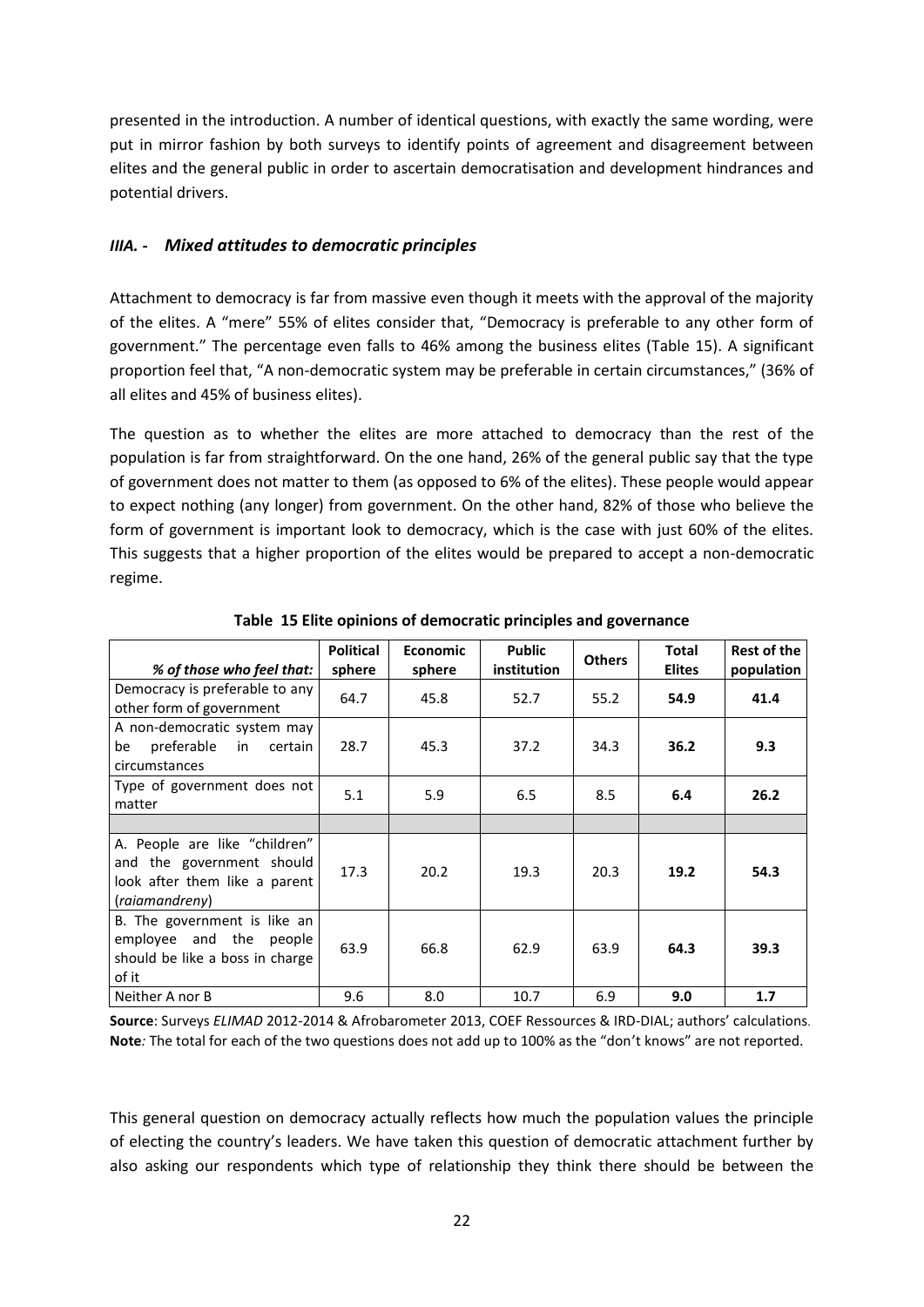government and the people. A full 54% of the general public agree with the statement, "People are like 'children' and the government should look after them like a parent." Yet this paternalistic view of the mode of political regulation, consistent with the concept of *raiamandreny* (Razafindrakoto et *al.*, 2017), is defended by just 19% of the elites. The principle of a *raiamandreny* government therefore paradoxically appears to be more acceptable to the public at large than the elites, who could benefit from this type of system. However, this finding is paradoxical in appearance alone. It may well partially reflect the influence of "social desirability" behind the respondents' answers, tacitly acknowledging that the "right" answer to the question is the people should be in charge of the government. It may also express the fact that the members of the elites, most of whom are not in a position to govern, do not want the government to make decisions that they cannot control.

#### *IIIB. - Poor leadership is the main obstacle to development: an admission of responsibility?*

The central role of governance (whether defined narrowly as the management of public monies or broadly as all democratic governance), and upstream of "developmental" (or "inclusive") institutions, is a key tenet of the work developed by NWW (2009) and other authors examining the divergent paths of nations (Khan, 2010; Acemoglu & Robinson, 2012). This line of reasoning is largely shared by the Malagasy elites, all of whom consider (irrespective of their sphere) that "poor leadership" is by far and away the main obstacle to Madagascar's long-run development. A full 99% believe that it plays a significant role and 92% that it is decisive (Table 16). This finding merits two general comments.

First, it confirms that the governance theme is not imported from the West, as sometimes suggested. This spotlight might be seen as a mark of internalisation of a globalised discourse on the issue, at least for the fraction of "westernised" elites. Yet the fact that the population, including the most marginal groups, subscribe to this point of view lends support to the idea of a common and largely endogenous breeding ground. Certain donor denigrators (especially in the South) maintain that governance is advanced by an "international community" struggling to explain the long-run failure of Africa's development. They accuse these same donors of making "poor" governance a convenient scapegoat in order to deflect the blame from their own intervention strategies onto endogenous factors, i.e. the detrimental effect of rent-seeking elites who pervert the recommended "good policies" (Razafindrakoto et *al.*, 2017).

Secondly, it is paradoxical that the elites would pile such a load of responsibility on their own heads for the failure of development in Madagascar, when it would have been so easy to point the finger at foreign interference, whether political (France's covert role in the 1972 and 2009 crises; Rakotomalala, 2014) or economic (failure of the structural adjustment policies imposed by the donors). It is then worth asking what is really behind this unanimous condemnation. Are the elites really taking the blame for a negative role in Madagascar's trajectory or does it reflect the implicit idea that "poor leaders" are always the others, with everyone washing their hands of their own responsibility?

Although the elites see poor leadership as the main obstacle to development, other factors are also incriminated. The multiple choice question put in the survey provides a gauge of these factors. First, 86% of the elites accuse "people's attitudes" (with 56% of these citing it as a major cause). Although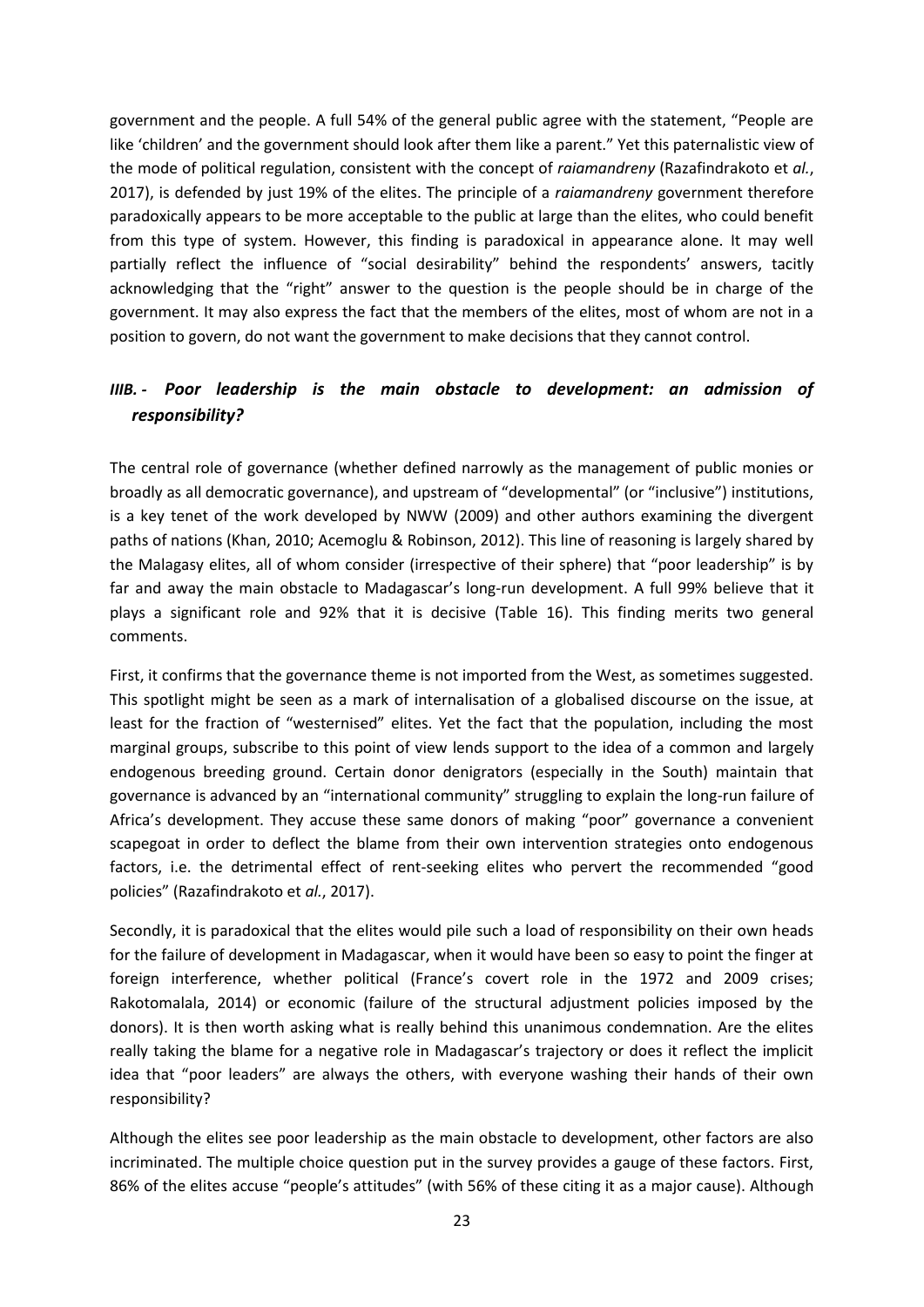the questionnaire does not go into this aspect in detail, the qualitative interviews give an idea of what lies behind this catch-all term. A whole host of factors are mentioned, such as the weight of traditions, respect for taboos, poor time management, lack of entrepreneurship and lack of education. These opinions bear overtones of the "culturalist" line of reasoning, with the elite seeing the failings of the masses as the second source of the country's maldevelopment.

| The following situations form<br>obstacles to development (%) | <b>Political</b><br>sphere | Economic<br>sphere | Public<br>institution | <b>Others</b> | Total<br><b>Elites</b> | <b>Rest of the</b><br>population |
|---------------------------------------------------------------|----------------------------|--------------------|-----------------------|---------------|------------------------|----------------------------------|
| Poor leadership                                               | 98.5                       | 98.7               | 98.5                  | 99.0          | 98.7                   | 82.8                             |
| real obstacle                                                 | 89.8                       | 94.1               | 89.4                  | 93.6          | 91.5                   | 46.2                             |
| People's attitudes                                            | 81.8                       | 87.9               | 86.6                  | 86.7          | 85.6                   | 64.2                             |
| real obstacle                                                 | 55.8                       | 57.7               | 56.9                  | 54.7          | 56.4                   | 18.4                             |
| Weight of the past (colonisation)                             | 65.1                       | 61.9               | 64.3                  | 71.8          | 65.5                   | 26.1                             |
| real obstacle                                                 | 28.4                       | 25.9               | 23.1                  | 33.2          | 27.3                   | 7.4                              |
| Foreign interventions                                         | 67.4                       | 59.7               | 63.6                  | 64.5          | 63.9                   | 32.2                             |
| real obstacle                                                 | 28.6                       | 26.9               | 24.4                  | 26.1          | 26.5                   | 10.5                             |
| Poor natural resources                                        | 28.8                       | 27.7               | 27.4                  | 24.9          | 27.3                   | 45.5                             |
| real obstacle                                                 | 15.9                       | 13.2               | 12.0                  | 11.9          | 13.4                   | 18.3                             |

**Table 16 Elite opinions of the main obstacles to development**

**Source***:* Surveys *ELIMAD* 2012-2014 & *CITMAD* 2013, COEF Ressources & IRD-DIAL; authors' calculations.

The idea that the past and the present-day outside world both weigh negatively on Madagascar is not ruled out either. Far from it, in fact, as nearly two-thirds of the elites hold colonisation responsible (65%), while an equivalent proportion (64%) accuses the donors and foreign firms. The "geographical" theory, however, tends to be dismissed: the prevailing idea is that Madagascar has a wealth of natural resources, and the risk of this wealth generating negative externalities (curse of natural and mineral resources: Dutch disease $^{12}$ ) does not come into the picture.

It is particularly interesting to compare this elite point of view with the rest of the population. Although there are certain similarities in their answers, it is the differences that prove the most enlightening. The main point of agreement is the predominance of domestic causes and the role of human beings in the Malagasy tragedy – primarily the leaders, slated for negligence by 83% of the population – but also the preponderance of Malagasy attitudes as a source of the country's woes. This ties in with the observation at elite level: the people appear to be beating themselves up. Yet this phenomenon may also be a mark of a form of awareness (at both elite and population level) of the ambivalence and contradictions (Razafindrakoto et *al.*, 2017) with respect to democracy and "modernity" in general (democratic demands alongside respect for hereditary hierarchies, rejection of state regulations, etc.).

Two significant differences are of note. Firstly, more than twice as many elites see foreign interventions as a sticking point. This finding appears to confirm the NWW theory that external factors, by changing the rules of the game (change to the rules of accession to power, emergence of

<sup>&</sup>lt;sup>12</sup> Dutch disease refers to the negative economic repercussions often triggered by a sudden surge in a country's exports of natural resources.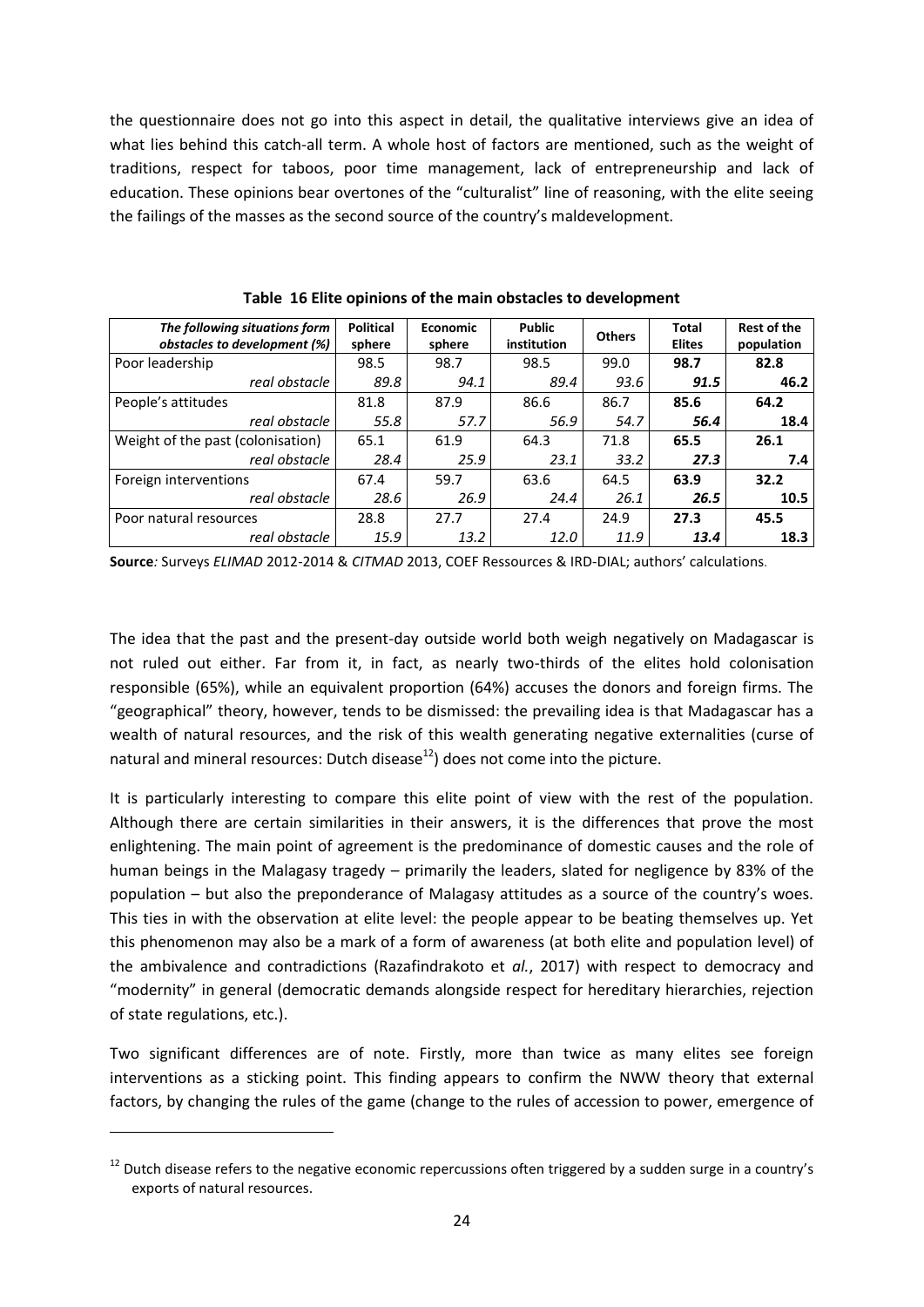new players and capture of rents), tend to undermine the internal balances between the elites and the rest of the population or between different segments of elites. This is also a good way for the elites to play down their responsibilities, an assertion to which the rest of the population does not subscribe. Secondly, a larger percentage of the rest of the population thinks that poor resources are holding back Madagascar: 46% as opposed to just 25% of the elites. The discovery of mineral resources on a large scale and the launch of mining operations under M. Ravalomanana's presidency would appear to vindicate the elites' opinion.

Although no clear self-evident interpretation can be made of this difference, we can speculate as to some of the reasons. The difference between the elites' judgement and the rest of the population could stem from the way natural and mineral resources are managed in Madagascar. These resources are mined by an enclave economy poor in jobs and disconnected from the local productive fabric (Razafindrakoto et *al.*, 2017). This makes mining relatively low profile. Note, moreover, that the majority of the population has very little access to information. This lack of awareness of the scale of Malagasy natural resources most likely works in favour of the population's acceptance of their situation. Another interpretation draws on the idea of the elites' system of representations. The elites might be clued-up as to Madagascar's potential wealth, but believe that they are prevented from benefiting from it by the foreign powers' monopoly over the situation.

The opinion most shared by all in Madagascar, at all levels of the social ladder, is of the disastrous contribution made by the country's leaders. This casts doubt on the elites as a group. Yet it is a disparate group and so they are not necessarily all discredited in the same way. We have sought to find out precisely where the finger points by asking the population about the role of each segment of society in the country's steady downhill slide.<sup>13</sup>

The verdict is damning for the political elites, who are massively censured for their baneful role (Figure 1). Yet all the other groups are seen in a fairly positive light: the economic and military elites, but especially civil society leaders and above all the religious elites. It is interesting to note that the population also sees the general public's contribution as largely positive, an opinion that tempers the abovementioned negative role put down to people's attitudes. From 2013 to 2014, however, the overall situation improves. The changes are slight, with the exception of the political elites whose hugely negative contribution (with a negative balance of opinion of -42 points) becomes slightly positive (+7 points). These results are highly coherent and a guarantee of the quality of the data. The year 2014 marks the end of the political crisis, with the accomplishment of the electoral cycle and a new democratically elected government. It is perfectly logical for the people to give more credit to the new political elites they have just chosen. Given, however, that the role of the other groups does not change as sharply over the period, it is equally logical that their contribution was similar over the two years. Despite this upturn in 2014, the political elites remain the most highly criticised and, unfortunately and predictably, they are once again discredited in 2015. The Governance, Peace and Security survey in effect finds that two-thirds of the general public consider that the members of the political class think only of their own interests (Rakotomanana *et al.*, 2016). This is a perfect illustration of our theories, where "everything changes so that everything can stay the same".

<sup>&</sup>lt;sup>13</sup> Unfortunately, we did not ask the equivalent question in the ELIMAD survey (what the elite spheres think of each other).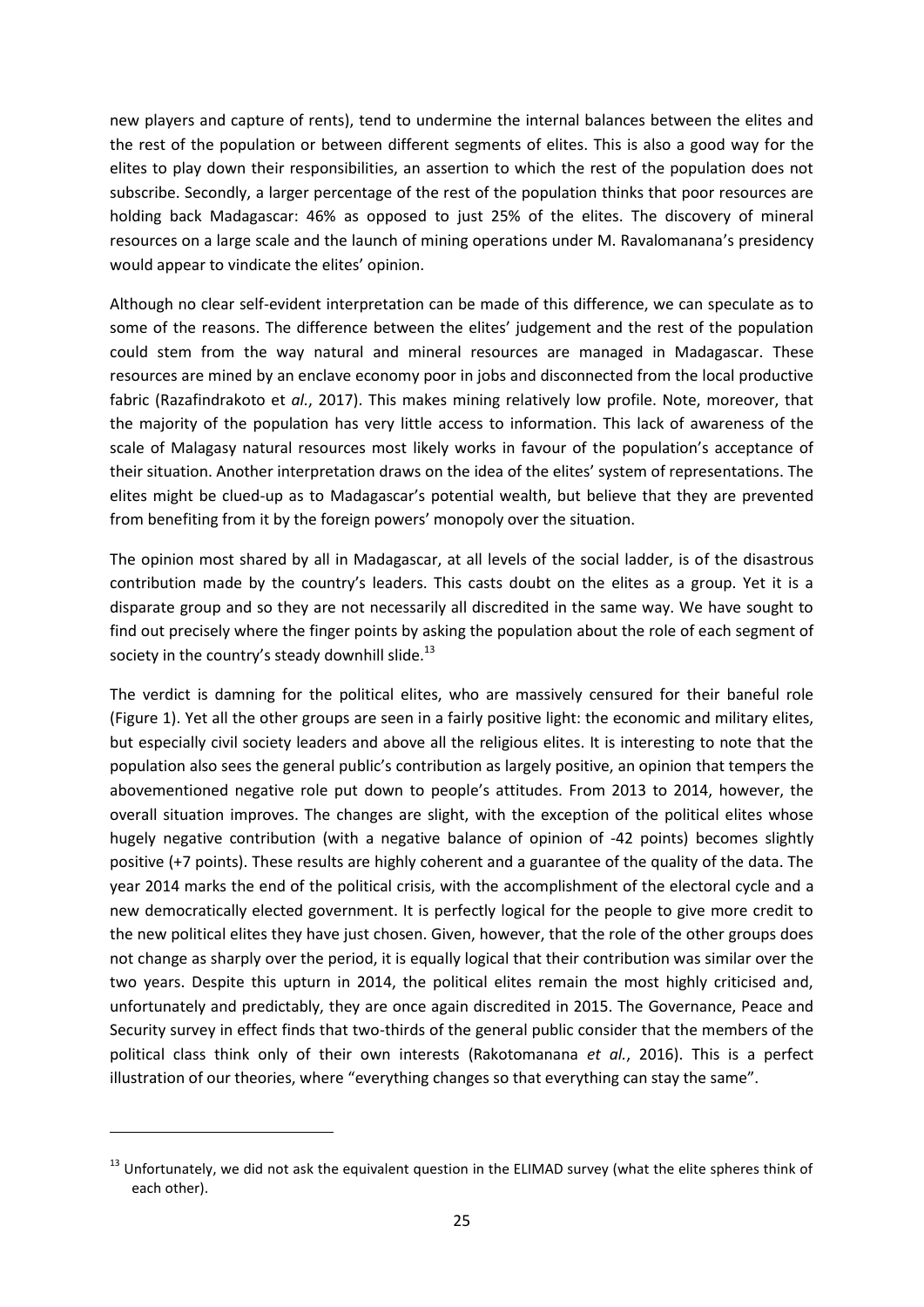

**Figure 17 Contributions of the different groups to development**

**Source**: Afrobarometer Survey 2013 & 2014 (specific questions), COEF Ressources & IRD-DIAL; authors' calculations.

**Note**: The question is worded as follows: How much do you think each of the following categories of people contributes to the country's development? Note that, in 2014, a neutral option (contribution neither positive nor negative) was added to the four response options presented here.

The 2014 survey introduces onto the scene a new player hitherto scarcely mentioned: the diaspora. The population perceives the diaspora's contribution to the Red Island's development as fairly positive (+20 points; Figure 37). Nevertheless, it is the least appreciated group, aside from the political elites of course. Even foreign residents are seen in a much better light (+34 points). The relationship between these two communities of Malagasy back at home and their emigrant compatriots abroad is generally so complex, especially in the case of Madagascar, that it would naturally be absurd to take non-emigrant Malagasy opinions at face value. However, the elements available do show that the Malagasy diaspora, unlike other diasporas (Table 17), including from countries of massive emigration, takes a back seat in the island's long-run dynamics; which also explains why this book does not make it a central player in its analyses.

Two recent studies provide new, albeit as-yet sketchy, elements on the hitherto largely uncharted Malagasy diaspora (FORIM, 2016; Razafindrakoto *et al.*, 2017). With an international emigration rate estimated at 1%, Madagascar ranks 28<sup>th</sup> of the 48 Sub-Saharan African countries for which data are available, largely behind the continent as a whole (1.7%) and far behind Mali and obviously Côte d'Ivoire (Razafindrakoto et *al.*, 2017). The Malagasy diaspora is small globally, which restricts its potential influence on the home country. In 2015, the number of emigrants was estimated at approximately 170,000 people (United Nations, Department of Economic and Social Affairs, 2015). However, the Malagasy diaspora displays two specific characteristics that have an inverse effect. First, it lives massively in rich countries: over 90% of the diaspora have moved to an OECD country,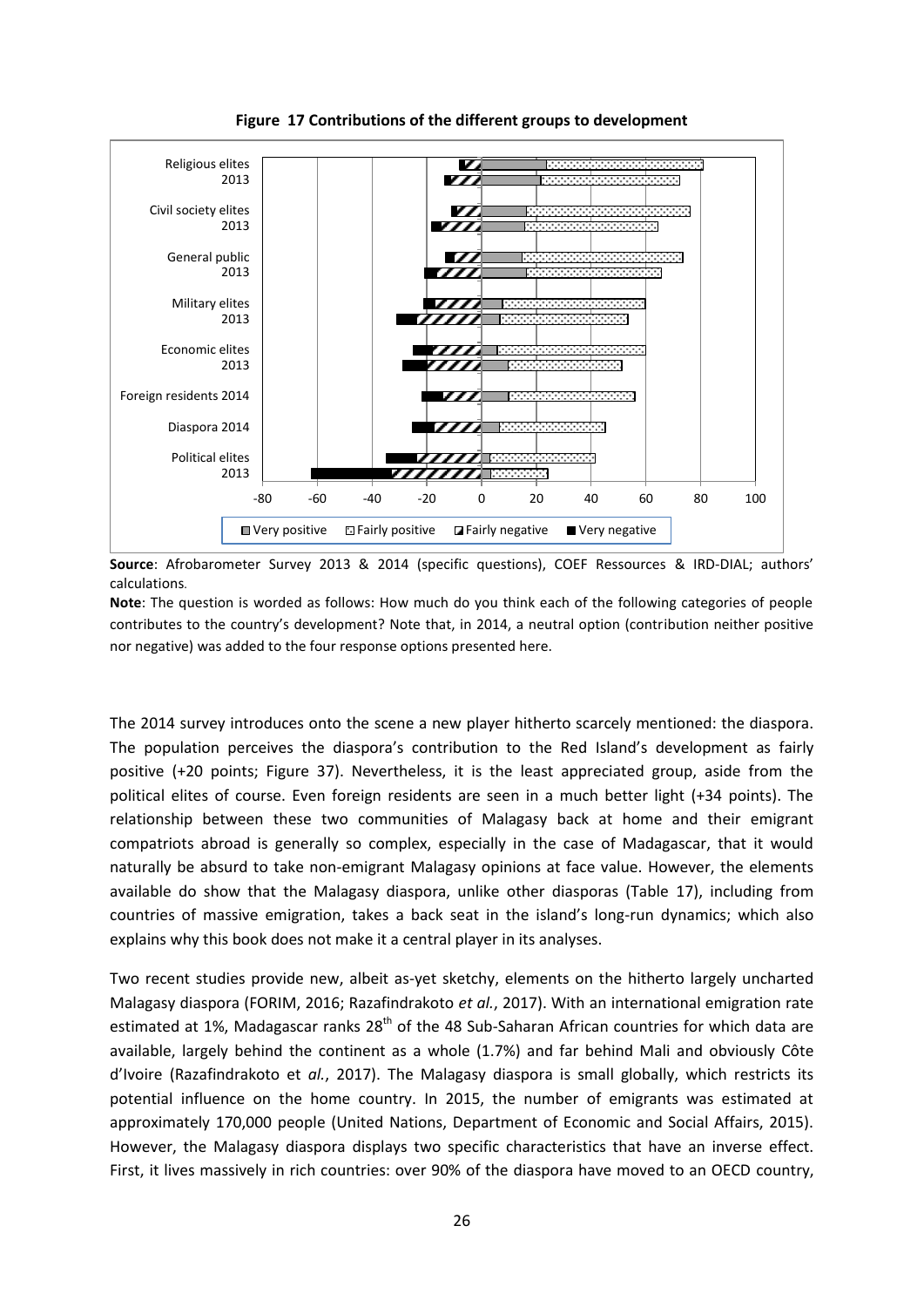85% to France. By way of comparison, nearly 40% of Sub-Saharan Africa's international emigration is to other Southern countries. Secondly, it is a particularly well-educated diaspora. One-third of the Malagasy diaspora have a higher education qualification and over 40% of those who have migrated to an OECD country (virtually the entire diaspora) work in a skilled profession. The corresponding figures are lower for the continent as a whole, especially for the diasporas from West Africa. These general characteristics make the Malagasy diaspora a potentially underestimated candidate for the elite world and a subject for further study in the future.

Basically, the Malagasy diaspora's high purchasing power compared with most of the other Sub-Saharan African diasporas should have been a powerful factor in making it a major player on the Red Island. Yet this is not the case at all. The diaspora may be small in number, but most importantly seems to be less organised and less home country oriented. Further studies are needed to support and hone this diagnosis, as the information on this point is hazy. However, it can be said from the current information available that members of the Malagasy diaspora take a more individual view of assimilation into their host society. This can be gauged, among others, from the fact that diaspora members are much more frequently naturalised than other diasporas. They are also predominantly female, with marriage to host country nationals being an important motive for migration. The diaspora has a definite associative fabric, but it is less dense and relatively more engaged in ex-pat community activities (especially religious and … sporting events) than driven by a purpose to invest in the country and/or prepare for return migration. A certain number of Malagasy societal characteristics described in this book are found to a degree transplanted (uprooted) abroad, which on balance is not surprising. This also means that the diaspora has great mobilisation potential and initiatives have started to emerge (Collectif Tany, Zama, etc.<sup>14</sup>), but here again this is pure "potential" and comes in addition to the other abovementioned assets that the Red Island fails to harness (once again, a Malagasy characteristic).

|               |                          | Stock of migrants and destination zones<br>(2015) | Sum of international remittances<br>received (2014) |                                                |                        |
|---------------|--------------------------|---------------------------------------------------|-----------------------------------------------------|------------------------------------------------|------------------------|
|               | Worldwide<br>(thousands) | In France<br>(thousands)                          | Percentage in<br>developed<br>countries             | Remittances per<br>capita (in current<br>US\$) | Remittances/GDP<br>(%) |
| Côte d'Ivoire | 850                      | 90                                                | 21                                                  | 17.1                                           | 1.1                    |
| Cameroon      | 329                      | 81                                                | 63                                                  | 11.0                                           | 0.8                    |
| Mali          | 1,006                    | 76                                                | 10                                                  | 54.0                                           | 6.6                    |
| Senegal       | 587                      | 118                                               | 54                                                  | 112.0                                          | 10.8                   |
| Madagascar    | 170                      | 143                                               | 92                                                  | 18.3                                           | 4.0                    |

**Table 187 Weight of the Malagasy diaspora compared with some other African countries**

**Source**: For the migration data: United Nations, Department of Economic and Social Affairs (2015); for the personal remittances: World Development Indicators (2016); authors' calculations.

 $14$  Tany is a French non-profit association set up to combat Malagasy citizens and farmers' dispossession of their lands. Zama (*Zanak'i Madagasikara Ampielezana*) is a French association that organises diaspora actions in support of Madagascar's development.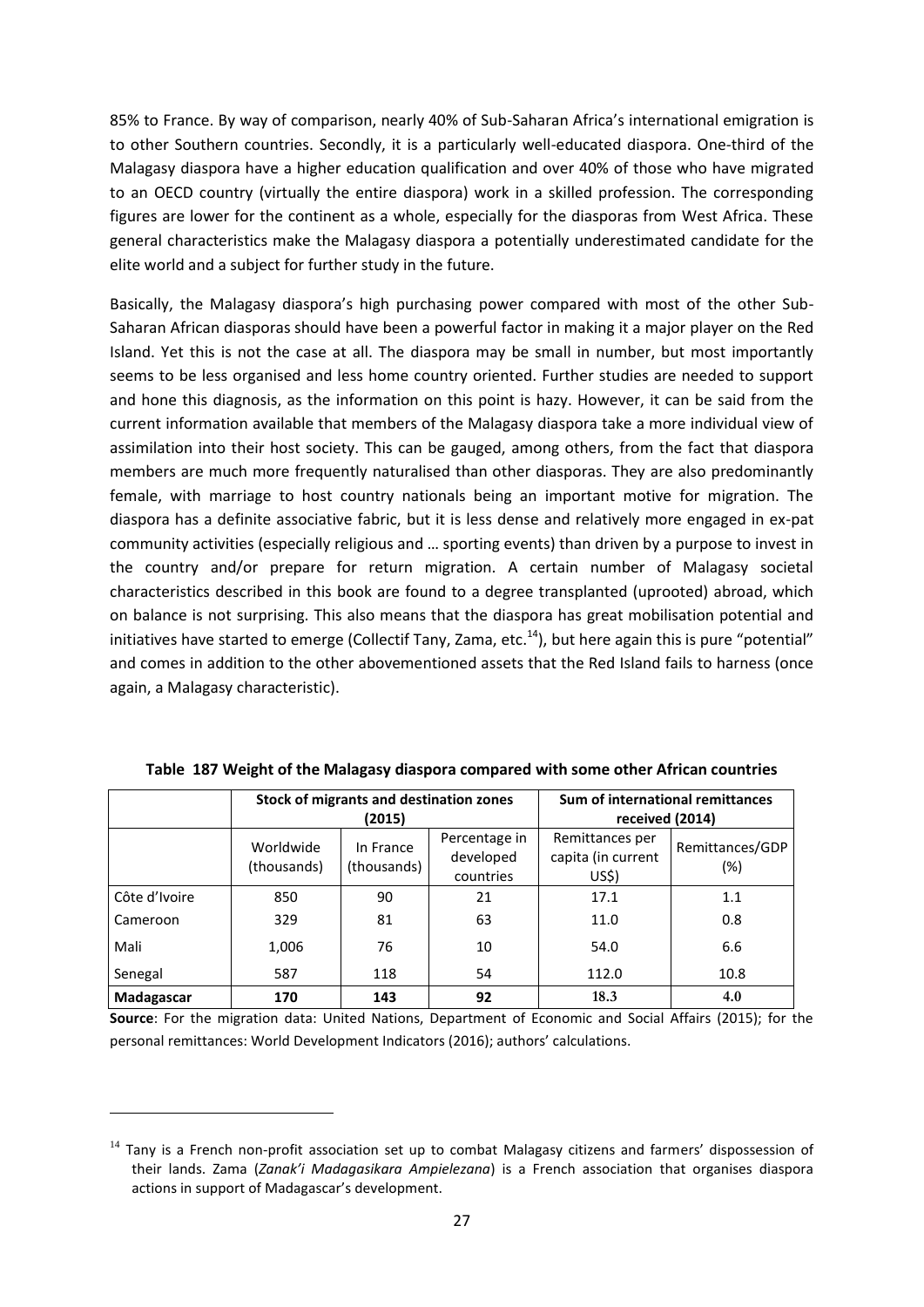#### *IIIC. - Social stability or improvement to living conditions: what are the priorities?*

How can the recurring crises be explained when such importance is placed on social peace in Madagascar? Is controlling violence the priority and/or should this take priority over improving living conditions and/or democracy? The same question was put to elites and to the rest of the population to find out their priority aspirations: more traditional ambitions for stability and improving material well-being or democratic aspirations in the form of giving people more say in government decisions and protecting freedom of speech.<sup>15</sup>

Of the four options proposed, the elites ranked respectively in first and second place "maintaining order" in the country (37%) and "improving living conditions for the poor" (28%). Only a small minority considered the other two options to be priorities: 12% of the elites opted for "giving people more say in government decisions" while 16% selected "protecting freedom of speech". Although all the elite spheres share the same priorities as a whole, certain significant differences can be observed. The political sphere and senior management in public institutions pay the least attention to poverty reduction. However, senior administration is the most sensitive to maintaining order. Political and economic spheres are fairly similar at the end of the day, even though business leaders prove more focused on material values and, of these values, on improving the standard of living. All things considered, the most atypical profile is the "civil society and others" category. These individuals are both the most sensitive to improving the population's living conditions and the most attached to the people's rights, political voice and also freedom of speech. Yet above and beyond these relative differences, the vast majority of elites are more focused on materialist values than on "postmodern" values, which brings them more in line with their fellow citizens than the populations of developed countries to whom they are much closer in terms of living conditions.

In effect, "improving living conditions for the poor" is unsurprisingly by far the top priority for the public at large at 52%, while "maintaining order" comes in second at 28%, leaving little room for the other options proposed (Table 18). Yet aside from the predominance of these two categories as a whole, the two groups' respective positions are at odds with one another. Not only do the elites rank "maintaining order" above all else, but they also appear to see no particular pressing need to place poverty reduction at the top of the country's political agenda. The proportion of those in favour of doing so is nearly half that of the general public (28% vs. 52%).

 $15$  This question on the main development priorities is borrowed from a standardised version used by modernisation and cultural change theory experts in the World Values Surveys (see Inglehart, 1997). Four categories of response are possible. Two of them – "maintaining order" and "fighting rising prices" are designed to represent the materialist values found in modernising, industrialising societies, while the other two – "giving people more say in government decisions" and "protecting freedom of speech" – stand for the post-materialist values found to be on the rise for decades in most developed countries, which these authors then call "postmodern" societies.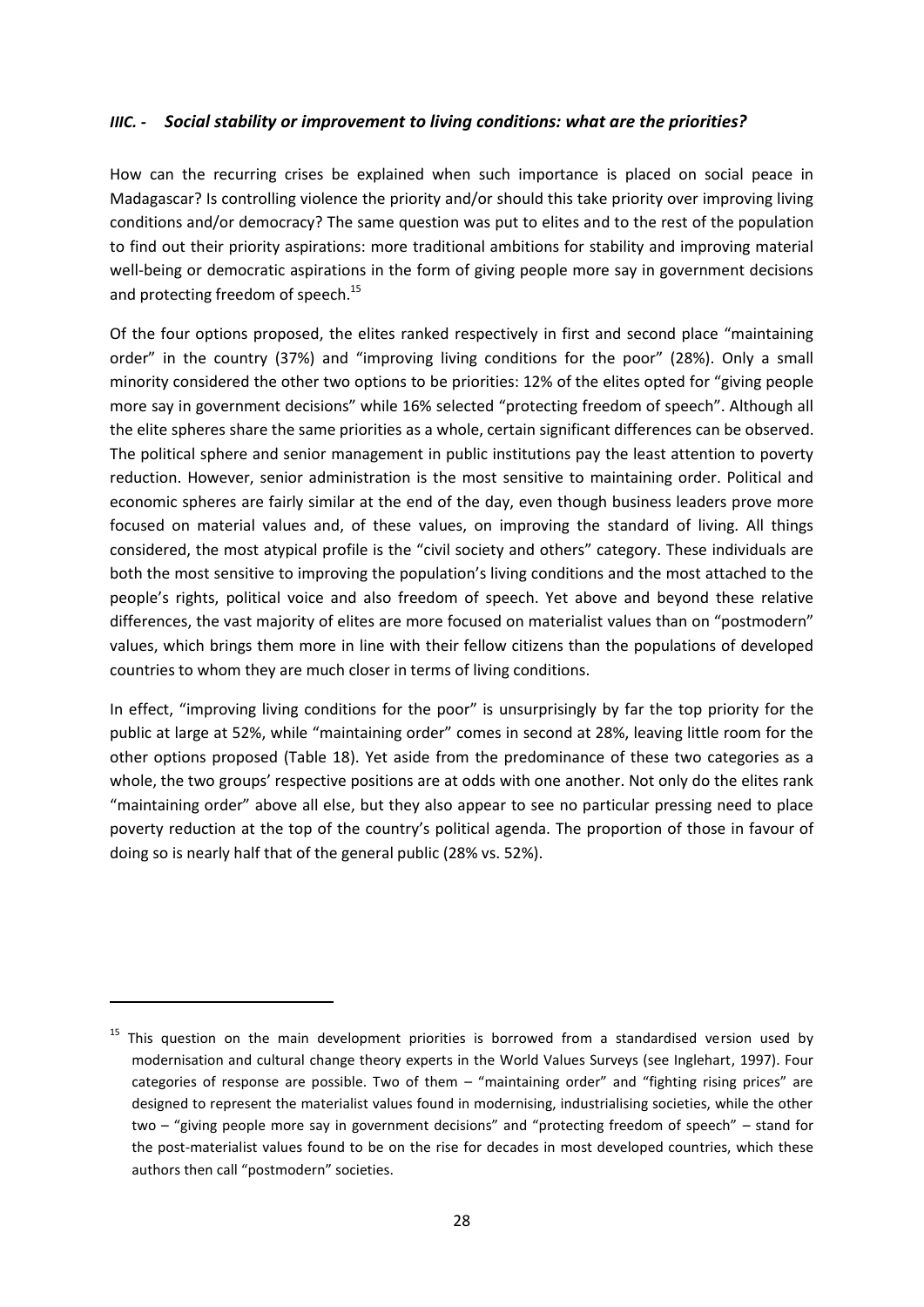| %                                                                        | <b>Political</b><br>sphere | <b>Economic</b><br>sphere | <b>Public</b><br>institution | <b>Civil</b><br>society<br>and<br>others | <b>Total</b><br><b>Elites</b> | Rest of the<br>population |
|--------------------------------------------------------------------------|----------------------------|---------------------------|------------------------------|------------------------------------------|-------------------------------|---------------------------|
| Maintaining order                                                        | 37.7                       | 38.9                      | 43.9                         | 25.6                                     | 37.3                          | 27.9                      |
| Improving conditions for the poor<br>Protecting rights and freedom<br>of | 25.7                       | 32.6                      | 23.6                         | 33.5                                     | 28.4                          | 51.9                      |
| speech                                                                   | 18.1                       | 15.5                      | 11.8                         | 19.2                                     | 15.9                          | 10.0                      |
| Giving people more say in decisions                                      | 13.4                       | 7.5                       | 13.2                         | 15.8                                     | 12.4                          | 7.4                       |
| Civil society and others                                                 | 5.1                        | 5.4                       | 8.1                          | 5.9                                      | 6.0                           | 3.9                       |
| Total                                                                    | 100                        | 100                       | 100                          | 100                                      | 100                           | 100                       |

**Table 198 Main priority for Madagascar as seen by elites and the rest of the population** 

*Source: ELIMAD* 2012-2014 & C*ITMAD* 2013 surveys, COEF Ressources & IRD-DIAL; authors' calculations.

#### *IIID. - Assessment of the different periods of Madagascar's history*

Among the points of view expressed by the elites, their perceptions and judgement of the different periods of history shed light on the systems of governance and episodes that have marked them the most negatively or positively. In a previous work we identified ten historical periods (Razafindrakoto et *al.*, 2017). This breakdown does not include the new term of office (starting in 2014) since the survey was conducted before the elections in late 2013. What is striking from this sweep of history is the absence of any golden age whatsoever in either the elites' collective consciousness (for the earliest periods) or the contemporary elites' experience (for the most recent periods) wherein Madagascar is seen as having clearly chosen a harmonious development path. No matter which period is considered, never more than one-quarter of the elites view it in a very positive light (Table 19). This relative disenchantment merely reflects the previously mentioned poor structural legitimacy of the rulers, irrespective of the regime considered.

Nevertheless, there are huge differences in how each separate period is rated. In order of preference, P. Tsiranana's First Republic is the clear leader (87% of the elites feel it had a positive effect on Madagascar's development). This period is followed by M. Ravalomanana's first presidency (70%) and the precolonial kingdoms (70%). These are seen as the three brightest periods for Madagascar. Yet opinions of M. Ravalomanana's rule plummet between the first term of office (2002-2006) and the second term of office (2006-2009), which receives a mere 41% of satisfactory ratings. This period ranks on the same level as D. Rastiraka's presidency in the late 1990s, with similar levels of discontent leading in both cases to the ousting of the presidents by force. The only periods that fare worse are D. Ratsiraka's long first rule (1975-1990), A. Zafy's presidency and especially what is known as the transitional period (2009-2013). This latter period is perceived as the worst the country has seen in nearly three centuries: just 22% of the elites feel it had a positive effect on the country's development. The fact that even the political elites, some of whom were members of the successive governments following A. Rajoelina's coming to power, take almost as critical a view of the situation clearly spotlights the disastrous nature of this transitional period.

In addition to the general finding, a certain number of significant traits are found when the data is broken down by the different elite spheres. The political elites are virtually systematically at one or the other extreme of the scale of opinions. They (relatively) overrate the Tsiranana, Ratsiraka (socialist and liberal), Zafy and Rajoelina periods and are more deprecating of the kingdoms and the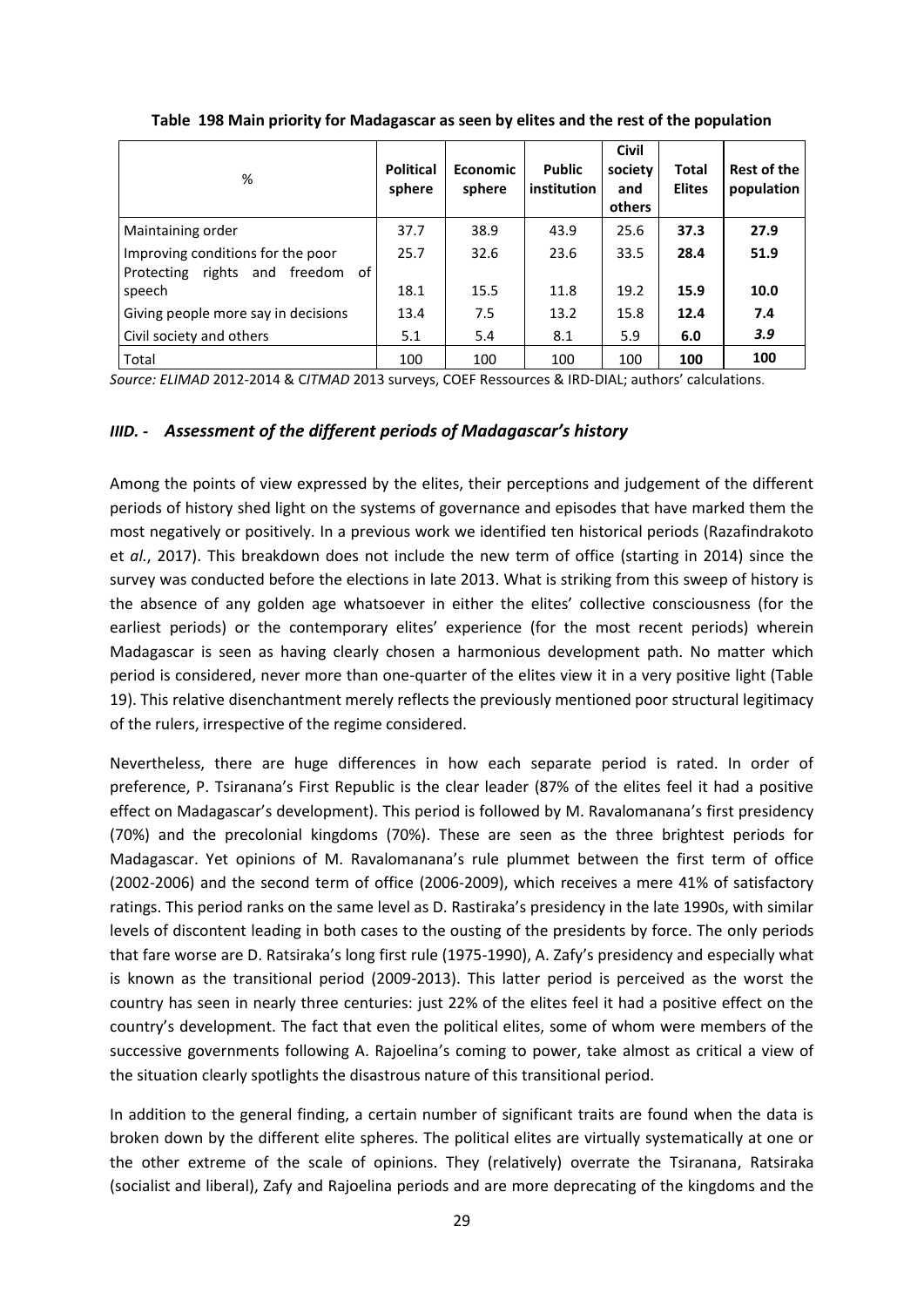Ramanantsoa and Ravalomanana periods. This picture reflects the political sphere's greater regional diversity and especially the (relative) overrepresentation of *côtier* elites in the field. These averages are therefore in part an optical illusion as this sphere is the most polarised of all, especially from an ethnic point of view.

| Very positive or positive<br>judgement (%) | <b>Political</b><br>sphere | Economic<br>sphere | <b>Public</b><br>institution | <b>Others</b> | <b>Total</b> | <b>Rest of the</b><br>population |
|--------------------------------------------|----------------------------|--------------------|------------------------------|---------------|--------------|----------------------------------|
| Kingdoms (before colonisation)             | 60.4                       | 75.8               | 70.9                         | 77.0          | 70.4         | 30.59                            |
| very positive                              | 11.7                       | 9.7                | 10.3                         | 16.3          | 11.8         | 11.0                             |
|                                            |                            |                    |                              |               |              |                                  |
| Colonisation period                        | 46.2                       | 52.1               | 48.2                         | 41.8          | 47.3         | 30.3                             |
| very positive                              | 6.4                        | 2.1                | 5.4                          | 4.1           | 4.6          | 8.4                              |
| Period under Tsiranana                     | 90.0                       | 85.8               | 88.4                         | 82.1          | 87.0         | 55.6                             |
| very positive                              | 30.6                       | 18.5               | 25.4                         | 21.0          | 24.3         | 18.2                             |
|                                            |                            |                    |                              |               |              |                                  |
| Period under Ramanantsoa                   | 46.6                       | 45.3               | 51.9                         | 52.7          | 49.0         | 35.5                             |
| very positive                              | 4.9                        | 3.6                | 4.9                          | 6.4           | 4.9          | 6.4                              |
|                                            |                            |                    |                              |               |              |                                  |
| Period 1 under Ratsiraka                   | 45.0                       | 27.2               | 35.5                         | 24.8          | 33.9         | 62.1                             |
| very positive                              | 6.7                        | 3.0                | 4.0                          | 2.5           | 4.2          | 16.7                             |
| Period under Albert Zafy                   | 35.5                       | 21.0               | 28.9                         | 25.9          | 28.2         | 28.2                             |
| very positive                              | 3.4                        | 1.7                | 0.4                          | 1.0           | 1.7          | 5.2                              |
|                                            |                            |                    |                              |               |              |                                  |
| Period 2 under Ratsiraka                   | 45.7                       | 41.1               | 41.5                         | 37.2          | 41.7         | 48.8                             |
| very positive                              | 7.8                        | 2.1                | 3.3                          | 2.0           | 4.0          | 7.4                              |
|                                            |                            |                    |                              |               |              |                                  |
| Period 1 under Ravalomanana                | 70.3                       | 83.8               | 79.4                         | 84.4          | 79.0         | 79.4                             |
| very positive                              | 15.2                       | 20.4               | 20.7                         | 25.6          | 20.1         | 30.9                             |
|                                            |                            |                    |                              |               |              |                                  |
| Period 2 under Ravalomanana                | 32.1                       | 43.2               | 46.9                         | 43.5          | 41.3         | 57.7                             |
| very positive                              | 5.6                        | 3.9                | 8.9                          | 9.4           | 6.9          | 20.9                             |
| Period under Andry Rajoelina               | 30.0                       | 16.5               | 24.0                         | 14.0          | 21.8         | 40.3                             |
| very positive                              | 2.3                        | 0.4                | 1.5                          | 0.0           | 1.1          | 7.6                              |

**Table 19 Elite judgements of the different periods of Madagascar's history**

**Source***: ELIMAD* 2012-2014 & *CITMAD* 2013 Surveys, COEF Ressources & IRD-DIAL; authors' calculations. **Note**: The wording of the question is: *How do you judge the following periods for Madagascar's development, broadly speaking?*

The business sphere's judgements do not appear to be guided so much by ethnic or political considerations, but are rather firmly based on economic performance criteria. This sphere is more critical than the other spheres of the Rajoelina, Zafy and Ratsiraka I (1975-1990) periods, which were the most disastrous for growth. This interpretation is borne out by the majority positive judgement of the colonial period (the business sphere is alone in this), despite the fact that business elites are generally more often *Merina* and of *Andriana* origin. It is also supported by the economic elites' about-face in judgement between the first and second term of M. Ravalomanana's presidency, in a swing that plunges over 40 percentage points. Although the businessman-president's profile may have been good news for the business world during his first term of office, the about-turn in this sphere's opinion marks their deep disappointment and their vilification of the presidential family's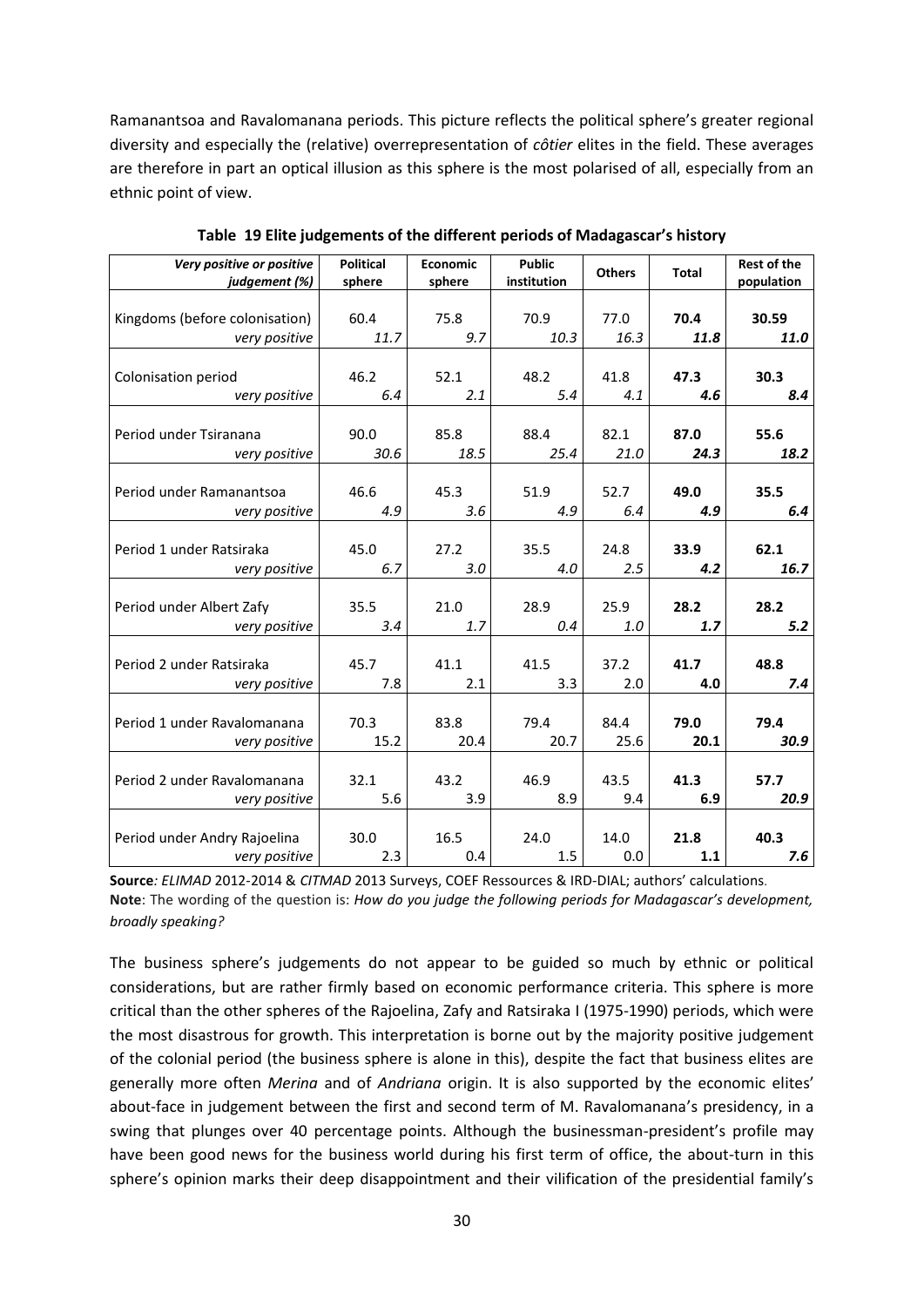stranglehold on all the markets to expand its empire. The "economic operators" were probably the hardest hit by this unfair practice.

The senior public administration profile looks the most like the political sphere, marking the porosity between the two spheres' borders. Last but not least, the "civil society and others" sphere is found at the end of spectrum of opinions for most of the periods, reflecting a form of contention already raised between civil society and the political class. This face-off reaches its height over the assessment of the recent transitional period. Just 14% of the elites who belong to neither the political nor the economic sphere and have no responsibilities in public institutions consider this period to be positive (and not one judges it very positively). This proportion is over twice as high (30%) among the political elites. The fact that some of them have held positions in government probably makes them more indulgent.

To conclude, there are striking differences between the elite's judgements and the general public's opinion, as outlined by the balance of opinion chart.<sup>16</sup>

M. Ravalomanana's first term of office meets with unanimous approval, with a positive balance of nearly 60 percentage points (Figure 2). The First Republic is also viewed largely in a positive light, albeit more by the elites than by the rest of the population (the balances of opinion are respectively +74 and +50 points). However, there is much less agreement over the royal period: 70% of the elites believe it played a positive role as opposed to just 31% of the general public. The positive balance of opinion (9 points) that appears on the chart is due essentially to the fact that four in ten members of the general public did not answer this question. From this point of view, the principle of respect for political leaders and the relative esteem for a "*raiamandreny* state" (Razafindrakoto et *al.*, 2017) are no sign of the population's wistfulness for the precolonial system of political organisation.

Conversely, two periods are unanimously seen as dark chapters: the Zafy period, disparaged by 70% of the elites and 54% of the population, and the transitional period, rebuffed by 77% of the elites and 55% of the population. There are also periods over which opinion is divided, such as M. Ravalomanana's second term of office. Whereas the elites are averse, as mentioned above, the population continues to give it some credit albeit with a massive backslide (624 points). Yet the most divergent judgement probably concerns D. Ratsiraka. Irrespective of the periods and their economic and political turnarounds, the balance of opinion is positive for the population and negative for the elites. This divide, particularly diametrical for the first period (1975-1990), underpins the expresident's oft-heard grievance of being the man the country's elites love to hate (Lavrard-Meyer, 2015). Lastly, the colonial period is for the elites and the population a point of both convergence (with a balance close to zero) and divergence (slightly negative for the elites and positive for the population). From this point of view, the balance of opinion is resonant with the "ambiguous colonisation" idea put forward by historians P. Brocheux and D. Hémery (2011) in their book on French Indochina.

<sup>&</sup>lt;sup>16</sup> The balance of opinion is the difference between the percentage of positive opinions and the percentage of negative opinions. It is therefore expressed in percentage points with either a positive or negative value.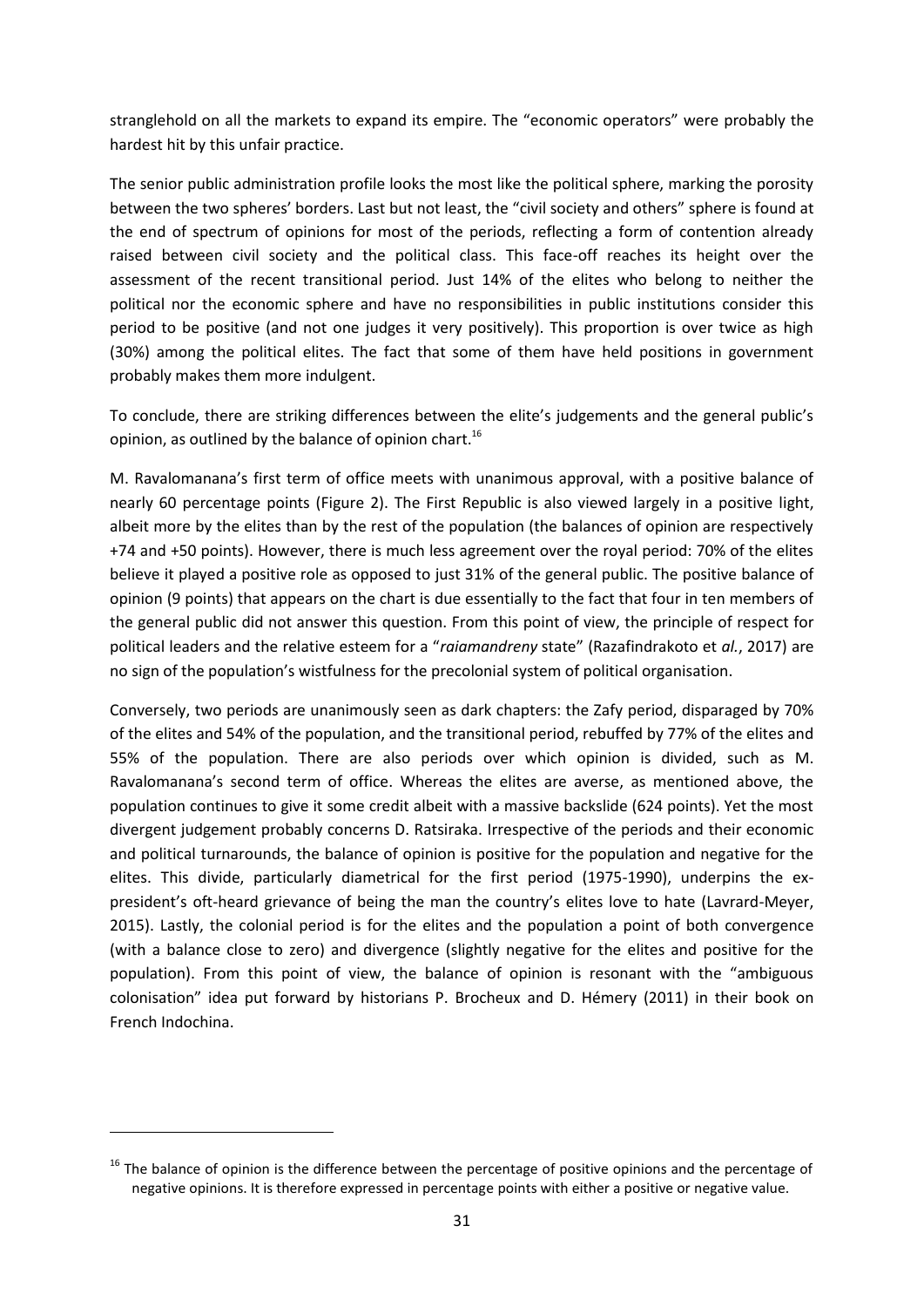#### **Figure 20 Comparative judgements of the different periods by elites and the rest of the population**  (balance of opinion)



**Source***: ELIMAD* 2012-2014 & *CITMAD* 2013 surveys, COEF Ressources & IRD-DIAL; authors' calculations.

#### **Conclusion**

The role of the elites in Madagascar's trajectory, especially in the formation and widening of inequalities as a known source of chronic socio-political instability, calls for closer study of the elite group. This article establishes a sociography of the elites based on statistical surveys, including a new survey focusing on the Red Island's elites. It provides insights into their strategies to attain and remain in power, but also their opinions on the running of society and especially their views of the obstacles to and drivers of the country's long-term development.

A certain number of key findings are of note. Firstly, the majority of elites are from the old aristocracy. Alongside this poor social fluidity is the elites' straddling of the different spheres of power. For example, the vast majority simultaneously hold positions in different spheres of influence such as government, the National Assembly and the Senate, the army, business, public institutions and civil society. Social capital made up of a rich network in terms of its size, diversity and the intensity of the connections established within the elite circle is used as a strategy to access the highest hierarchical positions.

So without necessarily forming a truly united group, the elites have made use of networks and a specific process of reproduction to more or less directly control and keep control of power over the years. The review of the country's long history we made in a previous work (Razafindrakoto et *al.*, 2017) moreover shows that the power the Malagasy elites inherited from the past (before, during and in the wake of colonisation) and that they managed to use to secure their hold in different spheres (political, economic and bureaucratic) has given them the status of key players in public life and, in a way, has enabled them to claim a certain legitimacy to influence decisions.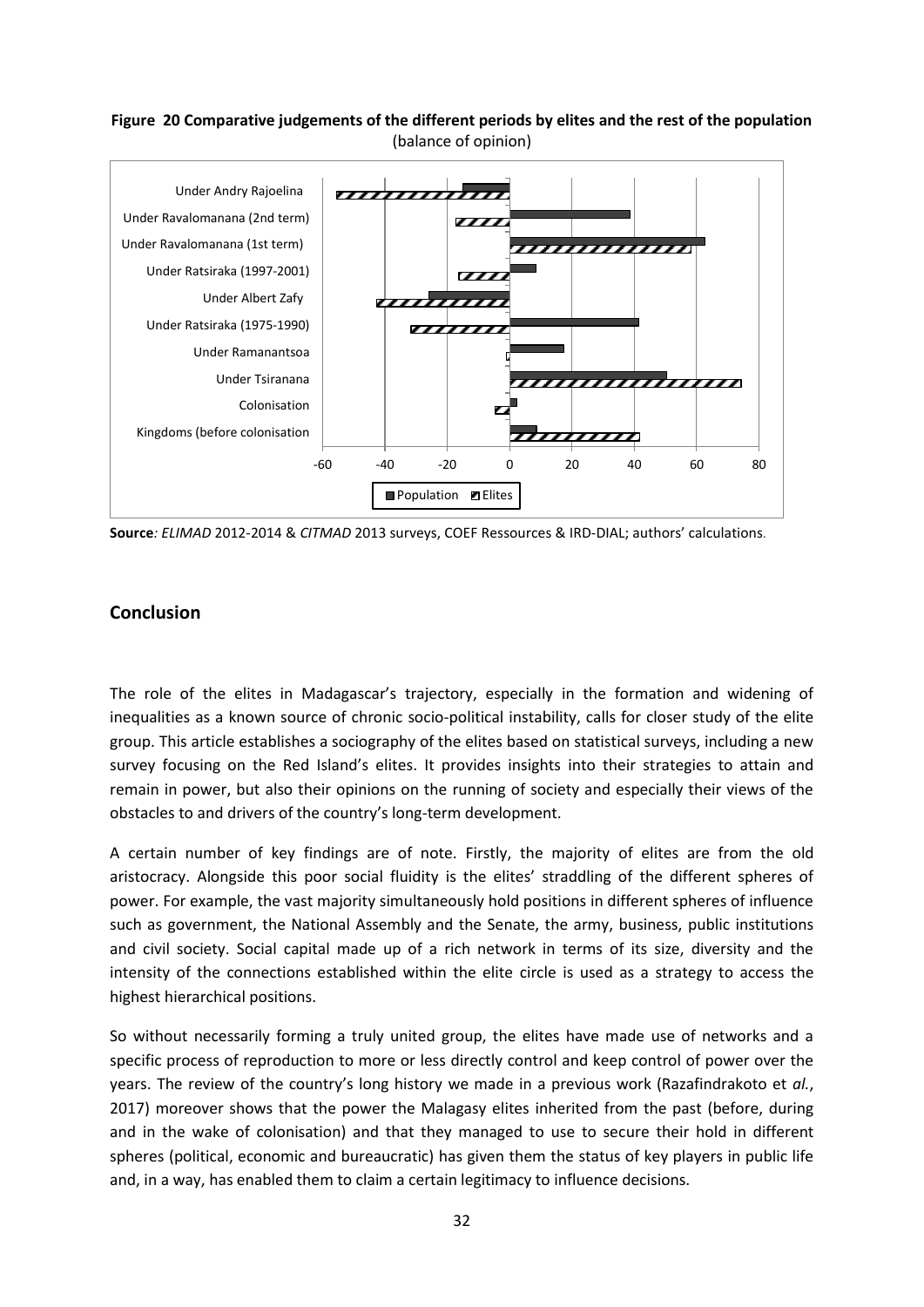Last but not least, this dominant class displays rather mixed attitudes to democratic principles. Although they join the population in criticising the poor successive leaderships, they look as if they are trying to extricate themselves somewhat from their share of responsibility, generally claiming other underlying reasons for Malagasy society's maldevelopment and deadlock: exogenous factors – colonial heritage and donor diktats – and the population's culture and reactionary mentality. Yet the main point of disagreement between elites and the rest of the population concerns the order of priorities on the political agenda. Although maintaining order counts most for the elites, the rest of the population prioritises improved living conditions for the poor. This discrepancy between the elite class's position and the wishes of the vast majority of the people is indicative of the divisions between these two groups. The situation is to the people's disadvantage in that the elites have the privilege of power and more easily influence which political options are taken up. So by maintaining the social order's status quo, the elites have basically protected their status since the colonial period, if not the kingdoms, irrespective of the interests of the vast majority of the population.

#### **References**

- Amsden A. H., DiCaprio A., Robinson J. A. (eds.), 2012, *The role of elites in economic development*,. UNU-WIDE Studies in Development Economics, Oxford University Press, Oxford, 374 p.
- Bourguignon F., 2015, *The Globalization of Inequality*, Princeton University Press, Princeton, 224 p.
- Brocheux P., Hémery D., 2011, *Indochina – An Ambiguous Colonization, 1858-1954,* University of California *Press la colonisation ambiguë (1858-1954)*, La Découverte, Paris, 508 p.
- Darbon D., Toulabor. C., 2011, "Quelle(s) classe(s) moyenne(s) en Afrique ? Une revue de literature", AFD Working Paper, No. 118, Paris, AFD, 66p..
- DiCaprio A., 2012, "Introduction: The Role of Elites in Economic Development", in Amsden, A. H., DiCaprio, A., & Robinson, J. A. (Eds.), *The role of elites in economic development*, Oxford University Press, Oxford, pp.1-18
- Genieys W., 2011 *Sociologie politique des élites*. Paris, Armand Colin, 367 p.
- Guénard C, Mesplé-Somps S., 2007 Mesurer les inégalités : que captent réellement les enquêtes ? Discussion et illustration à partir de deux enquêtes ivoirienne et malgache. *Statéco*, 101: 29-51.
- Inglehart R., 1997 *Modernization and Postmodernization. Cultural, Economic and Political Change in 43 Societies*. Princeton, Princeton University Press, 453 p.
- Jacquemot P., 2013 Les classes moyennes changent-elles la donne en Afrique ? Réalités, enjeux et perspectives. *Afrique contemporaine*, dossier spécial *Les classes moyennes*, 244: 17-31.
- Lavrad-Meyer C., 2015 *Didier Ratsiraka. Transition démocratique et pauvreté à Madagascar*. Paris, Karthala, 634 p.
- Piketty T., 2014 *Capital in the Twenty-First Century*. Harvard University Press, 704 p.
- Piketty T., Saez E., 2006 The Evolution of Top Incomes: A Historical and International Perspective. *American Economic Review*, 96(2): 200-205.